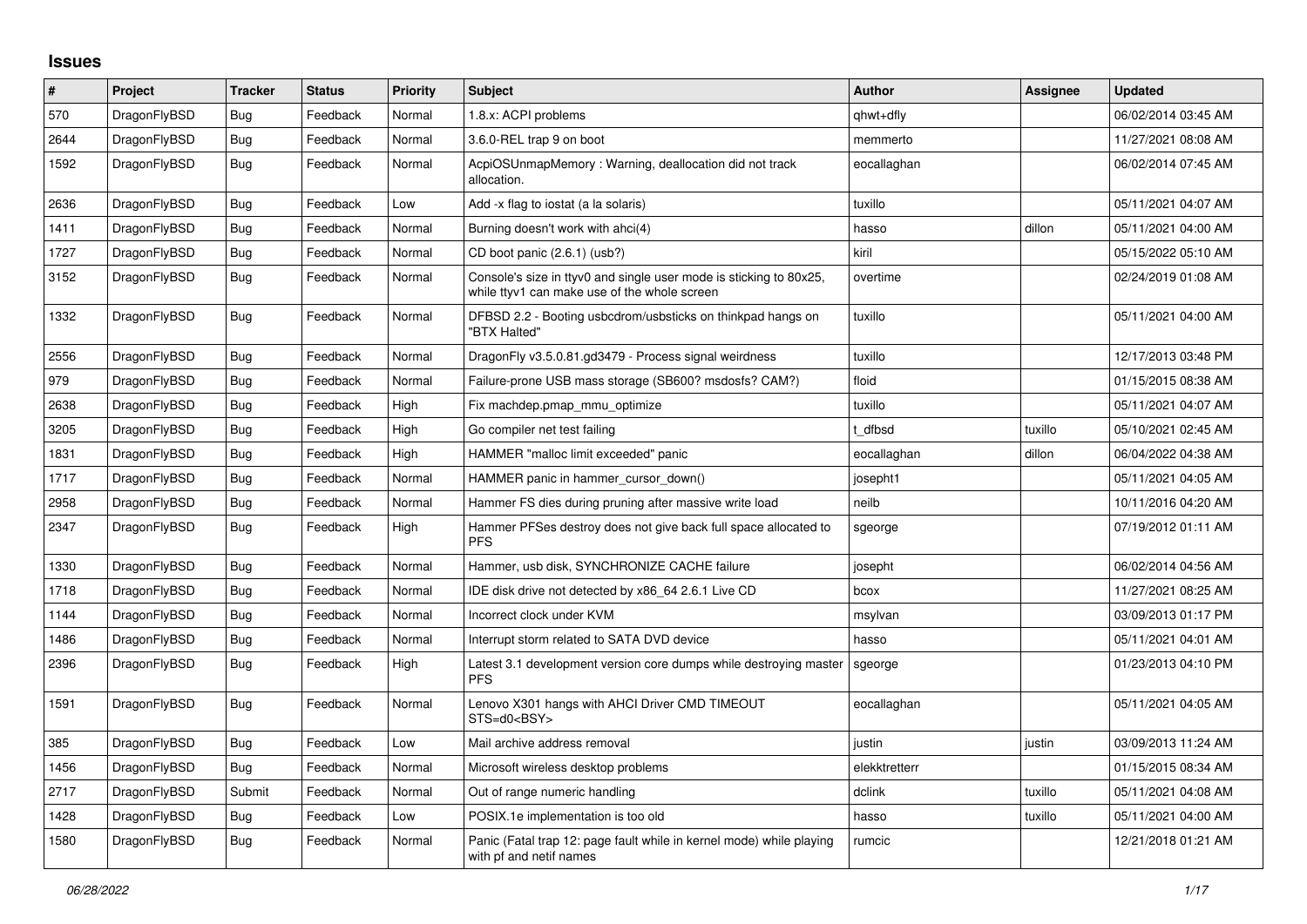| $\vert$ # | Project      | <b>Tracker</b> | <b>Status</b> | <b>Priority</b> | <b>Subject</b>                                                          | Author            | Assignee | <b>Updated</b>      |
|-----------|--------------|----------------|---------------|-----------------|-------------------------------------------------------------------------|-------------------|----------|---------------------|
| 2037      | DragonFlyBSD | Bug            | Feedback      | Normal          | Panic Bad link elm while building packages                              | ftigeot           | dillon   | 04/21/2011 07:20 AM |
| 2081      | DragonFlyBSD | <b>Bug</b>     | Feedback      | Normal          | Panic on device "detach" / "failure"                                    | vsrinivas         |          | 02/29/2012 07:11 AM |
| 1250      | DragonFlyBSD | <b>Bug</b>     | Feedback      | Normal          | Panic upon plugging an USB flash drive into the machine                 | rumcic            |          | 03/10/2013 05:17 AM |
| 1860      | DragonFlyBSD | Bug            | Feedback      | Normal          | Panic while creating UFS fs on vn(4) for initrd                         | matthias          |          | 02/29/2012 07:16 AM |
| 2617      | DragonFlyBSD | <b>Bug</b>     | Feedback      | Normal          | Possible issue with wireless mouse on 3.6 release                       | FilippoMo         |          | 01/14/2015 03:42 PM |
| 1668      | DragonFlyBSD | <b>Bug</b>     | Feedback      | Normal          | Power button not working                                                | elekktretterr     |          | 03/10/2013 06:22 AM |
| 2288      | DragonFlyBSD | Bug            | Feedback      | Normal          | Random IO performance loss introduced since January 1st                 | lentferj          |          | 01/23/2013 04:21 PM |
| 2721      | DragonFlyBSD | Submit         | Feedback      | Low             | Some few zalloc calls to objcache ones replacements                     | dclink            | tuxillo  | 05/11/2021 04:08 AM |
| 2438      | DragonFlyBSD | Submit         | Feedback      | Normal          | <b>TRIM</b> fixes                                                       | Anonymous         | tuxillo  | 05/11/2021 03:45 AM |
| 1613      | DragonFlyBSD | Bug            | Feedback      | Normal          | USB Keyboard not working on master                                      | elekktretterr     |          | 05/11/2021 04:05 AM |
| 846       | DragonFlyBSD | Bug            | Feedback      | Normal          | USB bugs:usb mouse can't used!                                          | frankning         |          | 01/15/2015 08:36 AM |
| 1454      | DragonFlyBSD | <b>Bug</b>     | Feedback      | Normal          | Unable to boot from external USB DVD drive                              | elekktretterr     |          | 05/11/2021 04:01 AM |
| 1560      | DragonFlyBSD | <b>Bug</b>     | Feedback      | Normal          | Unable to modify partition table on ThinkPad T61p during install        | rehsack           |          | 01/15/2015 08:57 AM |
| 293       | DragonFlyBSD | Bug            | Feedback      | Low             | Various updates to the handbook                                         | victor            | victor   | 03/10/2013 04:46 AM |
| 1287      | DragonFlyBSD | <b>Bug</b>     | Feedback      | Normal          | altg configuration doesn't work                                         | corecode          | tuxillo  | 05/11/2021 03:51 AM |
| 1521      | DragonFlyBSD | <b>Bug</b>     | Feedback      | Normal          | amd64 2.4 livecd won't mount root at boot                               | bolapara          |          | 01/28/2018 03:45 AM |
| 2459      | DragonFlyBSD | Bug            | Feedback      | Normal          | apic problems with HP Probook 4510s                                     | thowe             |          | 11/27/2021 08:22 AM |
| 806       | DragonFlyBSD | Bug            | Feedback      | Normal          | boot error on MacBook                                                   | tralamazza        |          | 06/04/2022 05:28 AM |
| 1587      | DragonFlyBSD | <b>Bug</b>     | Feedback      | Normal          | can't gdb across fork                                                   | corecode          | tuxillo  | 05/11/2021 03:54 AM |
| 1127      | DragonFlyBSD | <b>Bug</b>     | Feedback      | Low             | cdrom drive not detected                                                | tgr               | corecode | 01/15/2015 08:55 AM |
| 1618      | DragonFlyBSD | Bug            | Feedback      | Normal          | collision for 'struct pmap' when using RPC and <sys user.h=""></sys>    | carenas           |          | 05/11/2021 04:05 AM |
| 2100      | DragonFlyBSD | <b>Bug</b>     | Feedback      | Normal          | devfs related panic                                                     | sepherosa         | alexh    | 07/10/2011 02:29 PM |
| 1579      | DragonFlyBSD | <b>Bug</b>     | Feedback      | Normal          | dfly 2.4.1 does not like HP DL360G4p and Smart Array 6400 with<br>MSA20 | tomaz.borstnar    | tuxillo  | 06/02/2014 02:44 PM |
| 285       | DragonFlyBSD | Bug            | Feedback      | Low             | interrupt latency with re without ip address configured                 | thomas.nikolajsen |          | 02/20/2014 10:30 AM |
| 1397      | DragonFlyBSD | <b>Bug</b>     | Feedback      | Normal          | jobs -I output inconsistency when called from script                    | Anonymous         | tuxillo  | 05/15/2022 05:07 AM |
| 1824      | DragonFlyBSD | Bug            | Feedback      | Normal          | kernel panic, x86, 2.7.3.859.ge5104                                     | akirchhoff135014  |          | 03/10/2013 07:49 AM |
| 911       | DragonFlyBSD | Bug            | Feedback      | Normal          | kldload/kernel linker can exceed malloc reserve and panic system        | corecode          | tuxillo  | 05/11/2021 03:51 AM |
| 1745      | DragonFlyBSD | <b>Bug</b>     | Feedback      | Normal          | kmalloc panic                                                           | josepht           |          | 05/11/2021 04:05 AM |
| 1101      | DragonFlyBSD | <b>Bug</b>     | Feedback      | Normal          | ohci related panic                                                      | polachok          |          | 05/11/2021 04:00 AM |
| 1672      | DragonFlyBSD | Bug            | Feedback      | Normal          | panic (trap 12) around btree search() in 2.4.1-RELEASE                  | floid             |          | 01/19/2015 03:36 AM |
| 1282      | DragonFlyBSD | Bug            | Feedback      | Normal          | panic (trap 12) when booting SMP kernel on Atom 330 (dual core)         | tomaz.borstnar    |          | 05/11/2021 04:00 AM |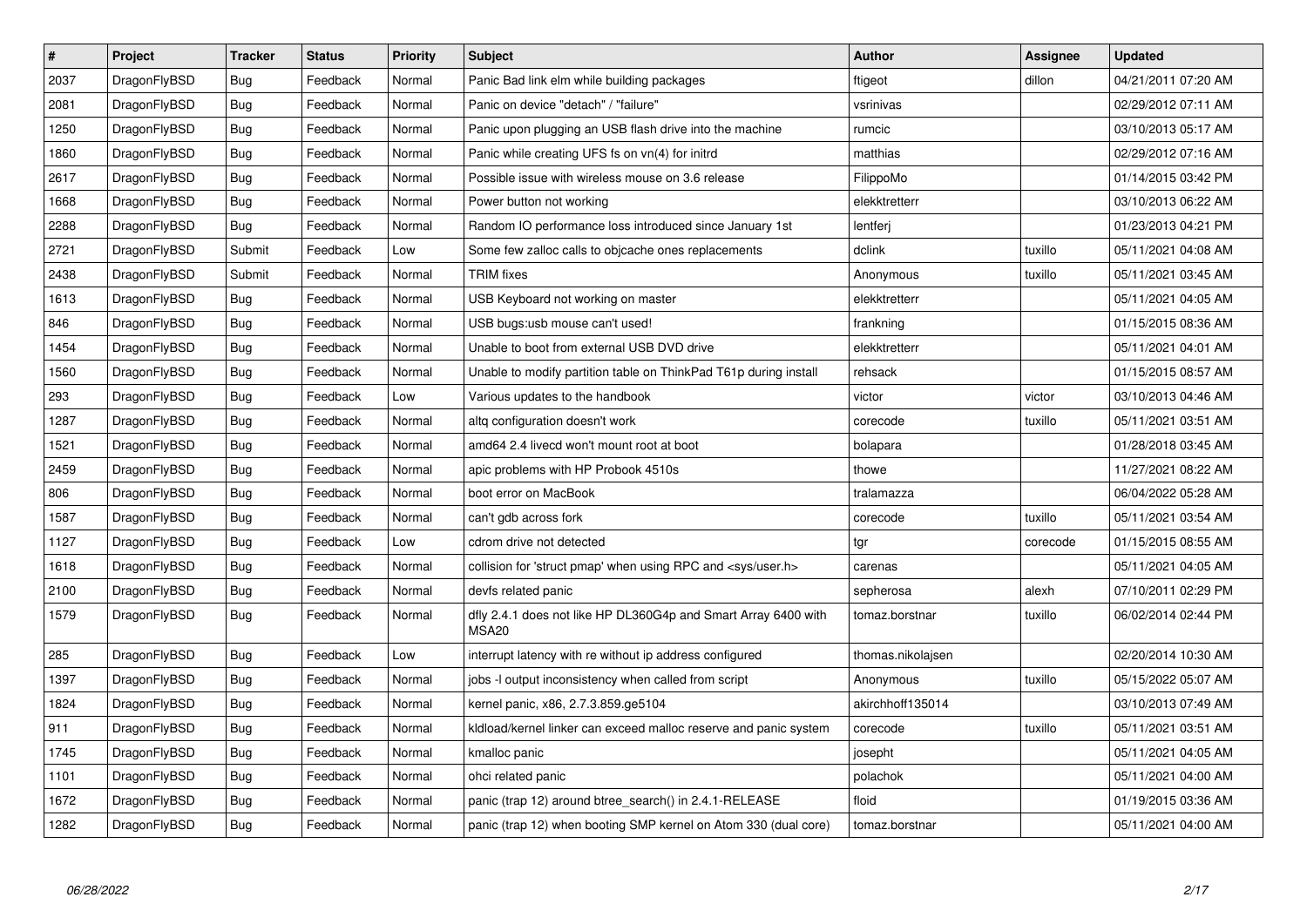| #    | Project      | <b>Tracker</b> | <b>Status</b> | <b>Priority</b> | <b>Subject</b>                                                                                                                                            | <b>Author</b>      | <b>Assignee</b> | <b>Updated</b>      |
|------|--------------|----------------|---------------|-----------------|-----------------------------------------------------------------------------------------------------------------------------------------------------------|--------------------|-----------------|---------------------|
| 1448 | DragonFlyBSD | Bug            | Feedback      | Normal          | panic: assertion: _tp->tt_msg->tt_cpuid == mycpuid in<br>tcp_callout_active tcp_output tcp_usr_send netmsg_pru_send<br>netmsg_service tcpmsg_service_loop | dillon             |                 | 05/11/2021 04:00 AM |
| 1593 | DragonFlyBSD | Bug            | Feedback      | Normal          | panic: assertion: ccb == ap->ap_err_ccb in ahci_put_err_ccb                                                                                               | ftigeot            | ftigeot         | 05/15/2022 05:09 AM |
| 1481 | DragonFlyBSD | <b>Bug</b>     | Feedback      | Normal          | panic: assertion: kva_p(buf) in soopt_from_kbuf (after ipfw pipe<br>show, 2.2.1-R)                                                                        | combiner           |                 | 05/11/2021 04:01 AM |
| 1577 | DragonFlyBSD | Bug            | Feedback      | Normal          | panic: assertion: leaf->base.obj_id == ip->obj_id in<br>hammer_ip_delete_range                                                                            | qhwt+dfly          |                 | 05/11/2021 04:01 AM |
| 1249 | DragonFlyBSD | Bug            | Feedback      | Normal          | panic: ffs_vfree: freeing free inode                                                                                                                      | rumcic             |                 | 03/10/2013 05:13 AM |
| 1489 | DragonFlyBSD | Bug            | Feedback      | Normal          | panic: ufs dirbad: bad dir                                                                                                                                | rumcic             |                 | 03/10/2013 04:34 AM |
| 847  | DragonFlyBSD | <b>Bug</b>     | Feedback      | Normal          | processes getting stuck on mount point                                                                                                                    | corecode           | tuxillo         | 05/11/2021 03:50 AM |
| 1563 | DragonFlyBSD | <b>Bug</b>     | Feedback      | Normal          | reset(1) doesn't reset terminal to the defaults                                                                                                           | hasso              |                 | 03/10/2013 04:17 AM |
| 901  | DragonFlyBSD | Bug            | Feedback      | Normal          | route show needs to get data from all cpus                                                                                                                | corecode           | tuxillo         | 05/11/2021 03:50 AM |
| 2090 | DragonFlyBSD | <b>Bug</b>     | Feedback      | Normal          | snd_hda does not support headphone automute                                                                                                               | justin             |                 | 03/29/2012 08:03 PM |
| 2957 | DragonFlyBSD | <b>Bug</b>     | Feedback      | Normal          | swapoff -a followed by swapon -a doesn't give your swap back                                                                                              | neilb              |                 | 10/09/2016 04:17 AM |
| 1429 | DragonFlyBSD | Bug            | Feedback      | Normal          | vkernel bug - "mfree: m->m_nextpkt != NULL"                                                                                                               | dillon             |                 | 05/11/2021 04:00 AM |
| 243  | DragonFlyBSD | <b>Bug</b>     | Feedback      | Normal          | weird behavior in the shell                                                                                                                               | swildner           |                 | 05/31/2022 02:51 PM |
| 1387 | DragonFlyBSD | <b>Bug</b>     | Feedback      | Normal          | zero-size malloc and ps: kvm_getprocs: Bad address                                                                                                        | qhwt+dfly          |                 | 05/11/2021 04:00 AM |
| 725  | DragonFlyBSD | <b>Bug</b>     | In Progress   | Low             | 'make distribution' fails w/'ro' /usr/obi                                                                                                                 | c.turner           |                 | 03/09/2013 01:01 PM |
| 604  | DragonFlyBSD | <b>Bug</b>     | In Progress   | Normal          | 1.8.1-RELEASE - clock runs fast on mainboard ASUS P5A-B                                                                                                   | yeti               |                 | 05/11/2021 03:55 AM |
| 1181 | DragonFlyBSD | Bug            | In Progress   | Normal          | ACX111 panic                                                                                                                                              | elekktretterr      |                 | 05/11/2021 04:00 AM |
| 3295 | DragonFlyBSD | Bug            | In Progress   | Normal          | Adapt devel/libvirt for nvmm                                                                                                                              | tuxillo            | tuxillo         | 11/03/2021 04:56 PM |
| 1148 | DragonFlyBSD | Bug            | In Progress   | Low             | BCM4311 wireless network adapter detected but not functional                                                                                              | archimedes.gaviola |                 | 05/11/2021 04:00 AM |
| 3113 | DragonFlyBSD | <b>Bug</b>     | In Progress   | Urgent          | Booting vKernel fails due being out of swap space                                                                                                         | tcullen            |                 | 05/11/2021 04:14 AM |
| 1302 | DragonFlyBSD | <b>Bug</b>     | In Progress   | Normal          | Checkpoint regression?                                                                                                                                    | sjg                | sjg             | 07/10/2013 05:22 PM |
| 2358 | DragonFlyBSD | <b>Bug</b>     | In Progress   | Normal          | DFBSD v3.0.2.32.g928ca - panic: hammer: insufficient undo FIFO<br>space!                                                                                  | tuxillo            | tuxillo         | 05/10/2021 02:50 AM |
| 2345 | DragonFlyBSD | Bug            | In Progress   | Normal          | DFBSD v3.1.0.457.gd679f - NFS panic on diskless station                                                                                                   | tuxillo            |                 | 04/07/2012 05:22 PM |
| 2351 | DragonFlyBSD | Bug            | In Progress   | Normal          | DFBSD v3.1.0.579.g44ccf - Stuck during startup, random freezes                                                                                            | tuxillo            |                 | 04/24/2012 08:21 AM |
| 2499 | DragonFlyBSD | <b>Bug</b>     | In Progress   | Urgent          | DRAGONFLY_3_2 lockd not responding correctly                                                                                                              | Nerzhul            |                 | 01/22/2013 12:47 PM |
| 3299 | DragonFlyBSD | <b>Bug</b>     | In Progress   | Normal          | DragonFlyBSD reports utterly wrong uptime (most of the time, right<br>after booting in)                                                                   | adrian             |                 | 11/11/2021 01:43 PM |
| 1669 | DragonFlyBSD | <b>Bug</b>     | In Progress   | Normal          | Drive wont open using button                                                                                                                              | elekktretterr      |                 | 02/29/2012 12:05 PM |
| 1749 | DragonFlyBSD | <b>Bug</b>     | In Progress   | Normal          | HAMMER fsstress panic in hammer_flush_inode_core<br>'ip->flush_state != HAMMER_FST_FLUSH'                                                                 | vsrinivas          |                 | 05/11/2021 04:06 AM |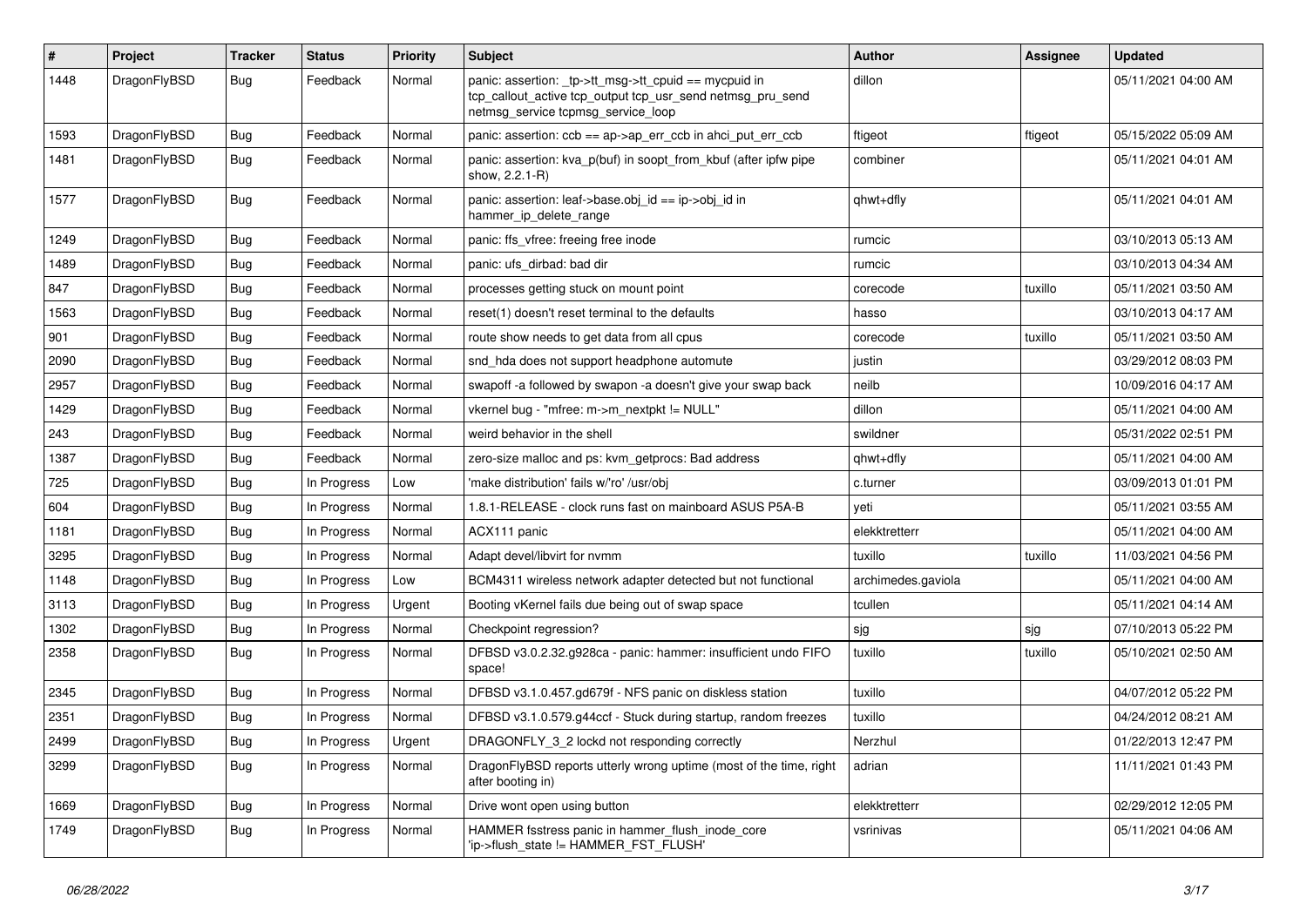| #    | Project      | <b>Tracker</b> | <b>Status</b> | <b>Priority</b> | <b>Subject</b>                                                                                            | Author        | Assignee  | <b>Updated</b>      |
|------|--------------|----------------|---------------|-----------------|-----------------------------------------------------------------------------------------------------------|---------------|-----------|---------------------|
| 1744 | DragonFlyBSD | <b>Bug</b>     | In Progress   | Normal          | HAMMER fsstress panic in hammer_setup_child_callback                                                      | vsrinivas     |           | 05/11/2021 04:05 AM |
| 1469 | DragonFlyBSD | Bug            | In Progress   | Normal          | Hammer history security concern                                                                           | corecode      | tuxillo   | 05/11/2021 03:52 AM |
| 3269 | DragonFlyBSD | Bug            | In Progress   | Normal          | Is double-buffer'd buf still required by HAMMER2 ?                                                        | tkusumi       |           | 05/12/2021 04:09 PM |
| 2414 | DragonFlyBSD | <b>Bug</b>     | In Progress   | Normal          | Lenovo S10 acpi freeze (not new)                                                                          | davshao       |           | 05/11/2021 04:13 AM |
| 168  | DragonFlyBSD | <b>Bug</b>     | In Progress   | Normal          | Livelocked limit engaged while trying to setup IPW wireless                                               | mschacht      | sepherosa | 05/11/2021 04:05 AM |
| 1502 | DragonFlyBSD | <b>Bug</b>     | In Progress   | Normal          | Lock while deleting files from nohistory HAMMER directories                                               | hasso         |           | 03/10/2013 04:28 AM |
| 3111 | DragonFlyBSD | <b>Bug</b>     | In Progress   | High            | Mouse lags every second heavily under X11                                                                 | mneumann      |           | 12/12/2017 09:46 PM |
| 3310 | DragonFlyBSD | <b>Bug</b>     | In Progress   | Normal          | NVMM+QEMU fail to boot with UEFI: Mem Assist Failed<br>[gpa=0xfffffff0]                                   | liweitianux   |           | 01/11/2022 03:22 PM |
| 3317 | DragonFlyBSD | Bug            | In Progress   | Normal          | Network vtnet0 not working on Hetzner cloud                                                               | mneumann      |           | 06/18/2022 03:55 AM |
| 884  | DragonFlyBSD | <b>Bug</b>     | In Progress   | High            | Performance/memory problems under filesystem IO load                                                      | hasso         |           | 05/11/2021 03:50 AM |
| 2819 | DragonFlyBSD | <b>Bug</b>     | In Progress   | Normal          | Random micro system freezes after a week of uptime                                                        | ftigeot       | dillon    | 08/16/2015 08:46 PM |
| 2731 | DragonFlyBSD | Bug            | In Progress   | Normal          | Screen full of random colors when starting Xorg with Intel Haswell<br>HD Graphics P4600                   | jkatzmaier    |           | 11/12/2014 04:08 PM |
| 3318 | DragonFlyBSD | Bug            | In Progress   | Normal          | Segmenation fault when a process resumed with checkpt exits                                               | zabolekar     | tuxillo   | 06/18/2022 08:24 AM |
| 3160 | DragonFlyBSD | Submit         | In Progress   | Normal          | State the implementation difference in pkill/pgrep manual                                                 | sevan         | tuxillo   | 06/03/2022 05:15 PM |
| 1336 | DragonFlyBSD | <b>Bug</b>     | In Progress   | Normal          | Still looking for reports of missed directory entries w/ HAMMER                                           | dillon        |           | 05/11/2021 04:00 AM |
| 2391 | DragonFlyBSD | Bug            | In Progress   | Normal          | System lock with ahci and acpi enabled on ATI RS690 chipset with<br>SMB600 sata controller                | jorisgio      | vadaszi   | 06/03/2015 03:51 PM |
| 998  | DragonFlyBSD | Bug            | In Progress   | Normal          | Unconfiguring a vn while it is mounted                                                                    | rumcic        | tuxillo   | 05/11/2021 04:00 AM |
| 3031 | DragonFlyBSD | Submit         | In Progress   | Normal          | Update drm/radeon to Linux 4.7.10 as much as possible                                                     | davshao       | ftigeot   | 08/19/2021 12:33 PM |
| 3145 | DragonFlyBSD | Submit         | In Progress   | Normal          | Update libelf to FreeBSD 12 current and build as base library usable<br>by ports                          | davshao       | tuxillo   | 08/20/2021 03:58 PM |
| 1390 | DragonFlyBSD | Bug            | In Progress   | Normal          | Use id t type for $\{get, set\}$ priority $()$                                                            | Anonymous     | tuxillo   | 07/05/2019 02:18 AM |
| 2631 | DragonFlyBSD | <b>Bug</b>     | In Progress   | Low             | Verify library versioning current with full package build and switch it<br>on (after publishing packages) | tuxillo       |           | 05/11/2021 04:06 AM |
| 2360 | DragonFlyBSD | <b>Bug</b>     | In Progress   | Normal          | Wishlist: virtio driver import                                                                            | vsrinivas     |           | 06/04/2022 04:16 AM |
| 1584 | DragonFlyBSD | <b>Bug</b>     | In Progress   | Normal          | can't use ssh from jail: debug1: read_passphrase: can't open<br>/dev/tty: Device busy                     | corecode      | tuxillo   | 05/11/2021 03:53 AM |
| 1547 | DragonFlyBSD | Bug            | In Progress   | Normal          | disklabel64 automatic sizing                                                                              | corecode      | tuxillo   | 05/11/2021 03:52 AM |
| 3011 | DragonFlyBSD | Bug            | In Progress   | Normal          | dragonfly/sys/dev/netif/re/re.c: suspicious code ?                                                        | dcb           |           | 07/29/2017 01:26 AM |
| 781  | DragonFlyBSD | Bug            | In Progress   | Normal          | fdisk uses wrong geometry on usb flash drives                                                             | corecode      | tuxillo   | 05/11/2021 03:50 AM |
| 331  | DragonFlyBSD | <b>Bug</b>     | In Progress   | Normal          | ftpsesame (aka Bridging S01E03)                                                                           | bastyaelvtars |           | 03/09/2013 12:28 PM |
| 2282 | DragonFlyBSD | <b>Bug</b>     | In Progress   | Normal          | gdb segfaults with certain corefiles                                                                      | tuxillo       |           | 01/18/2012 04:40 PM |
| 1307 | DragonFlyBSD | <b>Bug</b>     | In Progress   | Normal          | hammer tid -2 shows unexpected result                                                                     | corecode      |           | 10/18/2016 05:29 PM |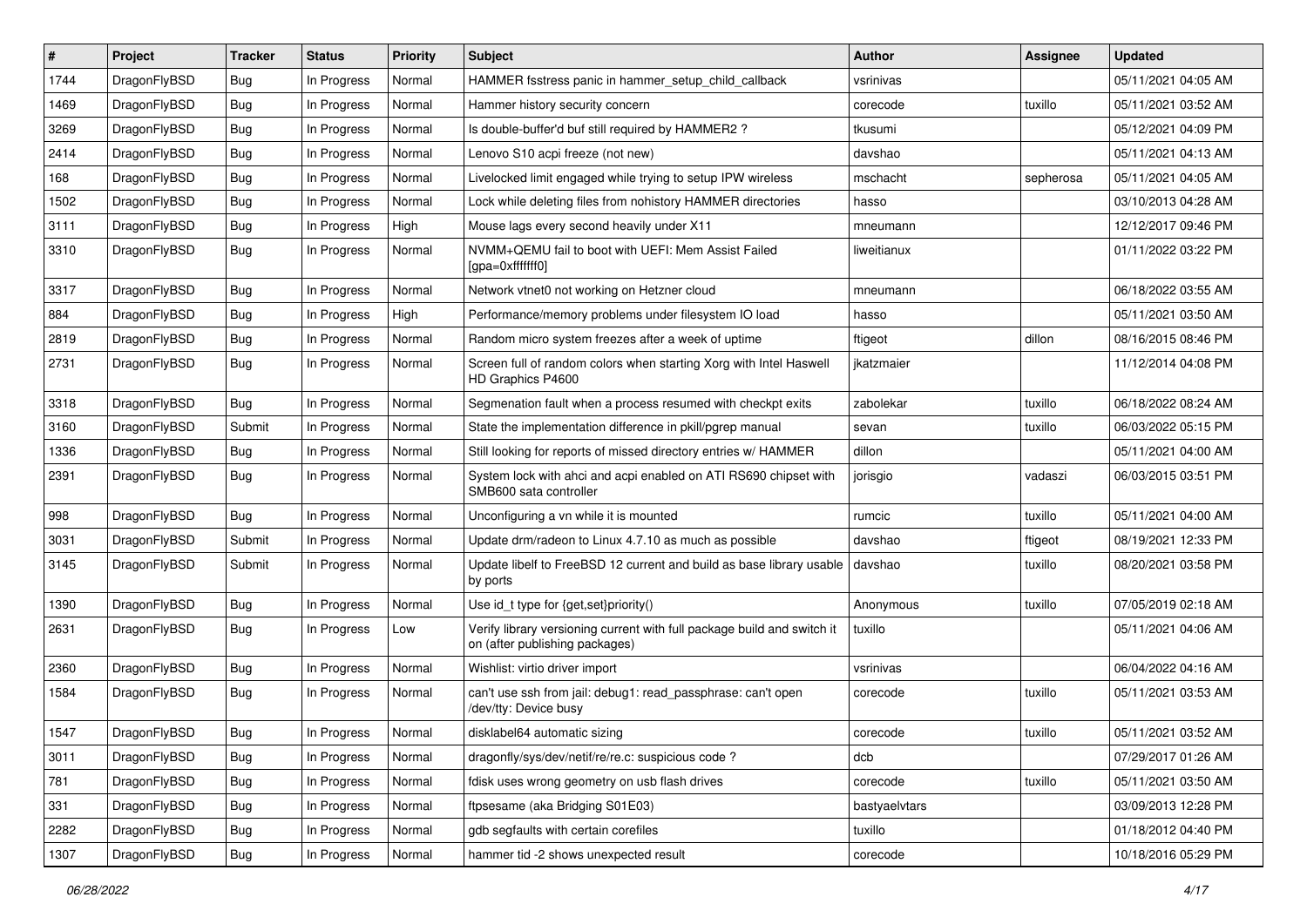| $\vert$ # | <b>Project</b> | <b>Tracker</b> | <b>Status</b> | Priority | <b>Subject</b>                                                                                         | Author            | Assignee | <b>Updated</b>      |
|-----------|----------------|----------------|---------------|----------|--------------------------------------------------------------------------------------------------------|-------------------|----------|---------------------|
| 1398      | DragonFlyBSD   | Submit         | In Progress   | Normal   | hdestroy(3) restricts hash key to point to malloc'ed space                                             | Anonymous         |          | 08/20/2021 04:06 PM |
| 3028      | DragonFlyBSD   | <b>Bug</b>     | In Progress   | Normal   | installer: confusion of set/get disk encryption passphrase dialogs                                     | liweitianux       | tuxillo  | 06/03/2022 05:13 PM |
| 1475      | DragonFlyBSD   | <b>Bug</b>     | In Progress   | Normal   | kernel blocks with low memory and syscons setting a high res mode<br>/ scrollback                      | corecode          | tuxillo  | 05/11/2021 03:52 AM |
| 1528      | DragonFlyBSD   | <b>Bug</b>     | In Progress   | Normal   | ktrace does not show proper return values for pipe(2)                                                  | corecode          | tuxillo  | 05/11/2021 03:52 AM |
| 1030      | DragonFlyBSD   | <b>Bug</b>     | In Progress   | Normal   | msdosfs umount panic                                                                                   | corecode          | tuxillo  | 05/11/2021 03:51 AM |
| 2549      | DragonFlyBSD   | Bug            | In Progress   | Normal   | netgraph7: Kernel page fault.                                                                          | russiane39        | nant     | 05/10/2013 11:20 PM |
| 2013      | DragonFlyBSD   | <b>Bug</b>     | In Progress   | Normal   | oversized DMA request loop                                                                             | josepht           |          | 05/11/2021 04:06 AM |
| 1661      | DragonFlyBSD   | <b>Bug</b>     | In Progress   | Normal   | panic on password entry mount smb filesystem                                                           | vsrinivas         |          | 11/27/2021 08:29 AM |
| 2353      | DragonFlyBSD   | <b>Bug</b>     | In Progress   | Normal   | panic: assertion "gd->gd_spinlocks_wr == 0" failed in<br>bsd4 schedulerclock                           | jaydg             | alexh    | 11/28/2012 01:57 AM |
| 2296      | DragonFlyBSD   | <b>Bug</b>     | In Progress   | High     | panic: assertion "m->wire count > $0$ " failed                                                         | thomas.nikolajsen |          | 08/30/2012 06:09 AM |
| 1583      | DragonFlyBSD   | <b>Bug</b>     | In Progress   | Normal   | panic: assertion: cursor->trans->sync_lock_refs > 0 in<br>hammer_recover_cursor                        | corecode          | tuxillo  | 05/11/2021 03:53 AM |
| 1218      | DragonFlyBSD   | <b>Bug</b>     | In Progress   | Normal   | panic: assertion: $error == 0$ in hammer start transaction                                             | rumcic            |          | 05/11/2021 04:00 AM |
| 1700      | DragonFlyBSD   | Submit         | In Progress   | Normal   | skip boot2 menu on <enter></enter>                                                                     | Johannes.Hofmann  | tuxillo  | 05/15/2022 08:35 AM |
| 1368      | DragonFlyBSD   | <b>Bug</b>     | In Progress   | Normal   | suspend signal race?                                                                                   | qhwt+dfly         |          | 05/11/2021 03:51 AM |
| 3021      | DragonFlyBSD   | <b>Bug</b>     | In Progress   | Normal   | sys/dev/drm/i915/i915_gem_stolen.c:115]: (error) Signed integer<br>overflow for expression '65535<<20' | dcb               |          | 04/11/2017 12:46 PM |
| 1819      | DragonFlyBSD   | Bug            | In Progress   | Low      | truss - Major revamping task list                                                                      | tuxillo           | tuxillo  | 11/27/2021 08:45 AM |
| 742       | DragonFlyBSD   | Bug            | In Progress   | Normal   | umount problems with multiple mounts                                                                   | corecode          | tuxillo  | 06/25/2022 04:02 AM |
| 2797      | DragonFlyBSD   | <b>Bug</b>     | In Progress   | Low      | vkernels with & without machdep.pmap mmu optimize                                                      | yellowrabbit2010  |          | 11/27/2021 08:06 AM |
| 3089      | DragonFlyBSD   | Bug            | In Progress   | Normal   | vtnet(4) - disable TCP checksum offload by default                                                     | jlane             | vadaszi  | 05/11/2021 04:14 AM |
| 1921      | DragonFlyBSD   | <b>Bug</b>     | In Progress   | Normal   | we miss mlockall                                                                                       | alexh             | tuxillo  | 06/18/2022 04:08 AM |
| 2657      | DragonFlyBSD   | <b>Bug</b>     | <b>New</b>    | High     | Needs acl to migrate our servers                                                                       | ferney            |          | 03/31/2014 11:37 AM |
| 2565      | DragonFlyBSD   | Bug            | <b>New</b>    | Normal   | "ifconfig ix0 up" panic                                                                                | ltpig402a         |          | 06/03/2013 05:46 AM |
| 2416      | DragonFlyBSD   | <b>Bug</b>     | <b>New</b>    | Normal   | ".' entry can be removed on mounted nfs filesystem                                                     | ftigeot           | tuxillo  | 06/03/2014 04:40 AM |
| 2931      | DragonFlyBSD   | <b>Bug</b>     | <b>New</b>    | Low      | 'gdb' of 'vkernel' unable to print backtrace                                                           | tofergus          |          | 07/26/2016 01:51 PM |
| 2930      | DragonFlyBSD   | <b>Bug</b>     | <b>New</b>    | High     | 'objcache' causes panic during 'nfs_readdir'                                                           | tofergus          |          | 07/26/2016 01:09 PM |
| 1990      | DragonFlyBSD   | Bug            | <b>New</b>    | Normal   | mnt too large to mount                                                                                 | peur.neu          |          | 02/16/2011 11:24 PM |
| 600       | DragonFlyBSD   | <b>Bug</b>     | <b>New</b>    | Low      | /sys/libkern/karc4random                                                                               | robin carey5      | profmakx | 01/19/2015 03:07 AM |
| 2835      | DragonFlyBSD   | <b>Bug</b>     | <b>New</b>    | Normal   | /usr/include/c++/5.0/bits/c++locale.h likes<br>POSIX_C_SOURCE>=200809                                  | davshao           |          | 11/18/2015 03:40 AM |
| 599       | DragonFlyBSD   | Bug            | <b>New</b>    | Urgent   | 1.9.0 reproducable panic                                                                               | pavalos           |          | 12/22/2010 01:08 AM |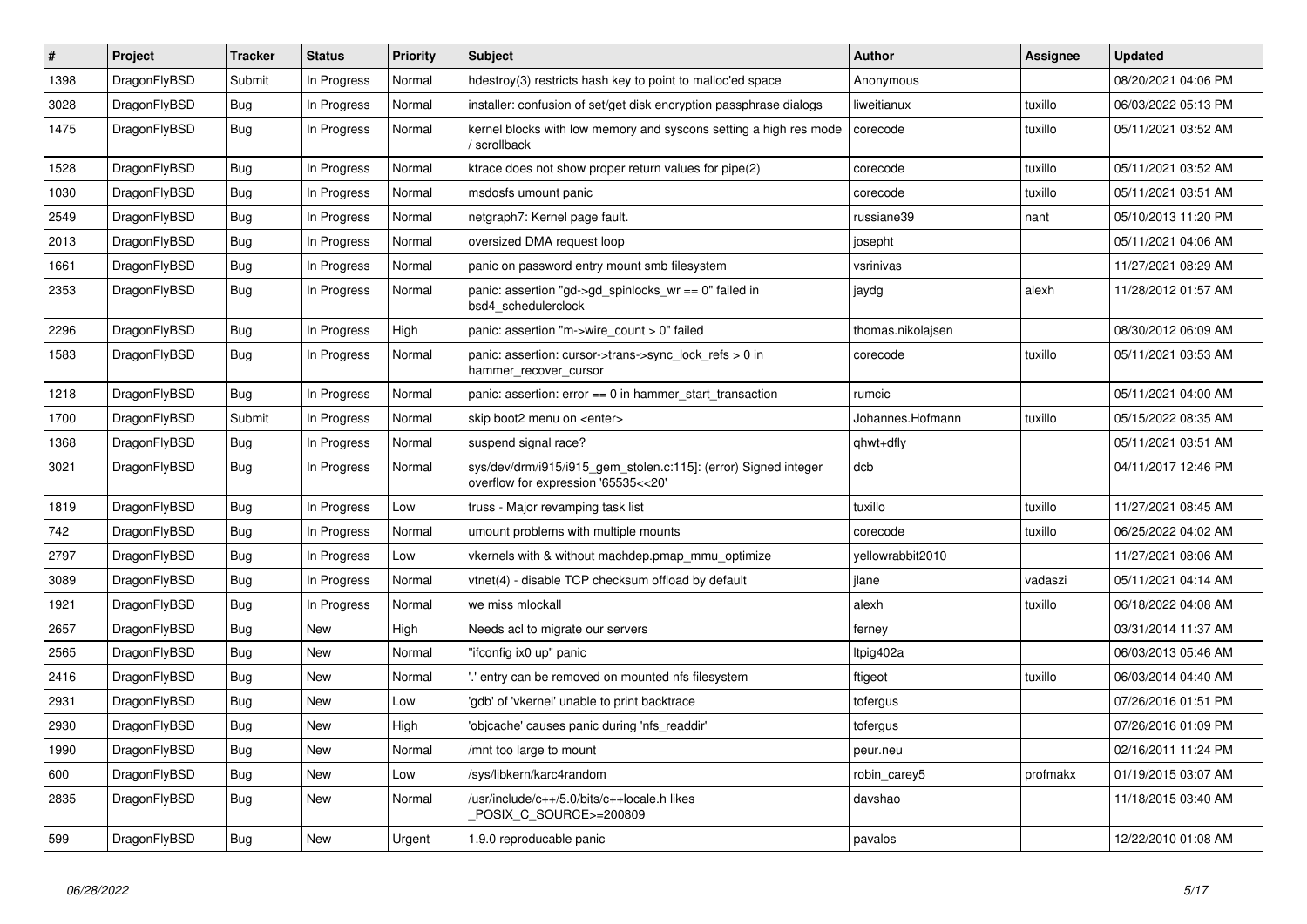| $\#$ | Project      | <b>Tracker</b> | <b>Status</b> | <b>Priority</b> | <b>Subject</b>                                                                                             | Author       | Assignee  | <b>Updated</b>      |
|------|--------------|----------------|---------------|-----------------|------------------------------------------------------------------------------------------------------------|--------------|-----------|---------------------|
| 2652 | DragonFlyBSD | Bug            | New           | Normal          | 189a0ff3761b47  ix: Implement MSI-X support locks up Lenovo<br>S <sub>10</sub> Intel Atom n <sub>270</sub> | davshao      |           | 05/14/2014 01:55 AM |
| 2107 | DragonFlyBSD | Bug            | <b>New</b>    | Normal          | 2.10.1 sata dvd drive issue                                                                                | ausppc       |           | 07/31/2011 08:41 PM |
| 1293 | DragonFlyBSD | Bug            | New           | Normal          | 2.2.1-REL Installer Request                                                                                | mk           | tuxillo   | 05/11/2021 04:00 AM |
| 2825 | DragonFlyBSD | Bug            | <b>New</b>    | High            | 3x dhclient = hanging system (objcache exhausted)                                                          | jaccovonb    | sepherosa | 05/11/2021 03:55 AM |
| 2688 | DragonFlyBSD | Bug            | New           | Normal          | 67613368bdda7 Fix wrong checks for U4B presence Asrock Z77M<br>difficulty detecting USB keyboard           | davshao      |           | 06/28/2014 07:08 PM |
| 2138 | DragonFlyBSD | Bug            | New           | Normal          | > 100% CPU usage                                                                                           | robin.carey1 |           | 09/26/2011 12:20 PM |
| 2816 | DragonFlyBSD | Bug            | <b>New</b>    | Normal          | A multitasking process being debugged can get stuck                                                        | phma         |           | 05/19/2015 03:57 AM |
| 2117 | DragonFlyBSD | Bug            | New           | High            | ACPI and/or bce(4) problem with 2.11.0.673.g0d557 on HP DL380<br>G6                                        | pauska       |           | 08/22/2011 10:15 AM |
| 3107 | DragonFlyBSD | Bug            | <b>New</b>    | Low             | ACPI interrupt storm when loading i915 on Lenovo T460                                                      | oyvinht      |           | 07/15/2020 07:01 AM |
| 2568 | DragonFlyBSD | Bug            | <b>New</b>    | Normal          | AHCI panic                                                                                                 | josepht      |           | 06/07/2013 05:52 PM |
| 1923 | DragonFlyBSD | Bug            | New           | Normal          | Abysmal NFS performance with IPv6                                                                          | ftigeot      |           | 12/05/2010 09:34 PM |
| 3135 | DragonFlyBSD | Submit         | New           | Normal          | Add EVFILT_RECV and EVFILT_SEND                                                                            | tautolog     |           | 05/25/2018 09:59 PM |
| 3227 | DragonFlyBSD | Submit         | New           | Normal          | Add HAMMER2 instructions in the installation medium README                                                 | daftaupe     |           | 03/26/2020 03:34 PM |
| 3276 | DragonFlyBSD | Submit         | New           | Normal          | Add option controlling whether gpt expand expands the last partition<br>(needs testing)                    | falsifian    |           | 07/10/2021 03:35 AM |
| 2423 | DragonFlyBSD | Bug            | New           | Urgent          | After multiple panics/locks, hitting KKASSERT in<br>hammer init cursor                                     | rumcic       |           | 09/18/2012 02:28 AM |
| 3189 | DragonFlyBSD | Bug            | New           | Normal          | Allow DragonFly Mail Agent to accept an alternate config via<br>command line switch                        | iang         |           | 08/16/2021 12:42 AM |
| 2921 | DragonFlyBSD | Submit         | New           | Normal          | Allow moused to accept userland mouse events                                                               | tautolog     |           | 05/11/2021 04:08 AM |
| 2430 | DragonFlyBSD | Bug            | New           | Normal          | Alternate Password Hash method                                                                             | robin.carey1 |           | 10/07/2012 06:28 AM |
| 1975 | DragonFlyBSD | Bug            | <b>New</b>    | Normal          | Applications seg fault in select() and poll()                                                              | rumcic       |           | 05/31/2022 02:58 PM |
| 2434 | DragonFlyBSD | Bug            | New           | Normal          | BTX Halted - Boot fails on USB/GUI                                                                         | lucmv        |           | 10/17/2012 08:12 PM |
| 2630 | DragonFlyBSD | <b>Bug</b>     | <b>New</b>    | Normal          | Bring in latest iconv fixes from FreeBSD10 as well as csmapper<br>updates                                  | tuxillo      |           | 05/11/2021 03:54 AM |
| 3314 | DragonFlyBSD | Bug            | <b>New</b>    | Normal          | Bring virtio_console(4) from FreeBSD                                                                       | tuxillo      | tuxillo   | 05/29/2022 08:24 AM |
| 2870 | DragonFlyBSD | Bug            | New           | High            | Broken text and icons when glamor acceleration is used                                                     | 375gnu       | ftigeot   | 01/31/2016 12:13 AM |
| 1430 | DragonFlyBSD | <b>Bug</b>     | New           | Normal          | Buggy w(1)?                                                                                                | hasso        | alexh     | 11/24/2010 08:09 AM |
| 2210 | DragonFlyBSD | <b>Bug</b>     | <b>New</b>    | Normal          | Bugtracker cannot assign default project for new users                                                     | ahuete.devel |           | 11/17/2011 11:30 AM |
| 1786 | DragonFlyBSD | Bug            | New           | Normal          | Calling NULL function pointer initiates panic loop                                                         | sjg          |           | 10/11/2010 05:28 PM |
| 3313 | DragonFlyBSD | <b>Bug</b>     | New           | Normal          | Can't boot from my live USB at all. The kernel loading process<br>hangs.                                   | rempas       |           | 06/03/2022 12:16 AM |
| 1961 | DragonFlyBSD | <b>Bug</b>     | New           | Normal          | Can't create dump from DDB                                                                                 | shamaz       |           | 01/29/2011 09:02 PM |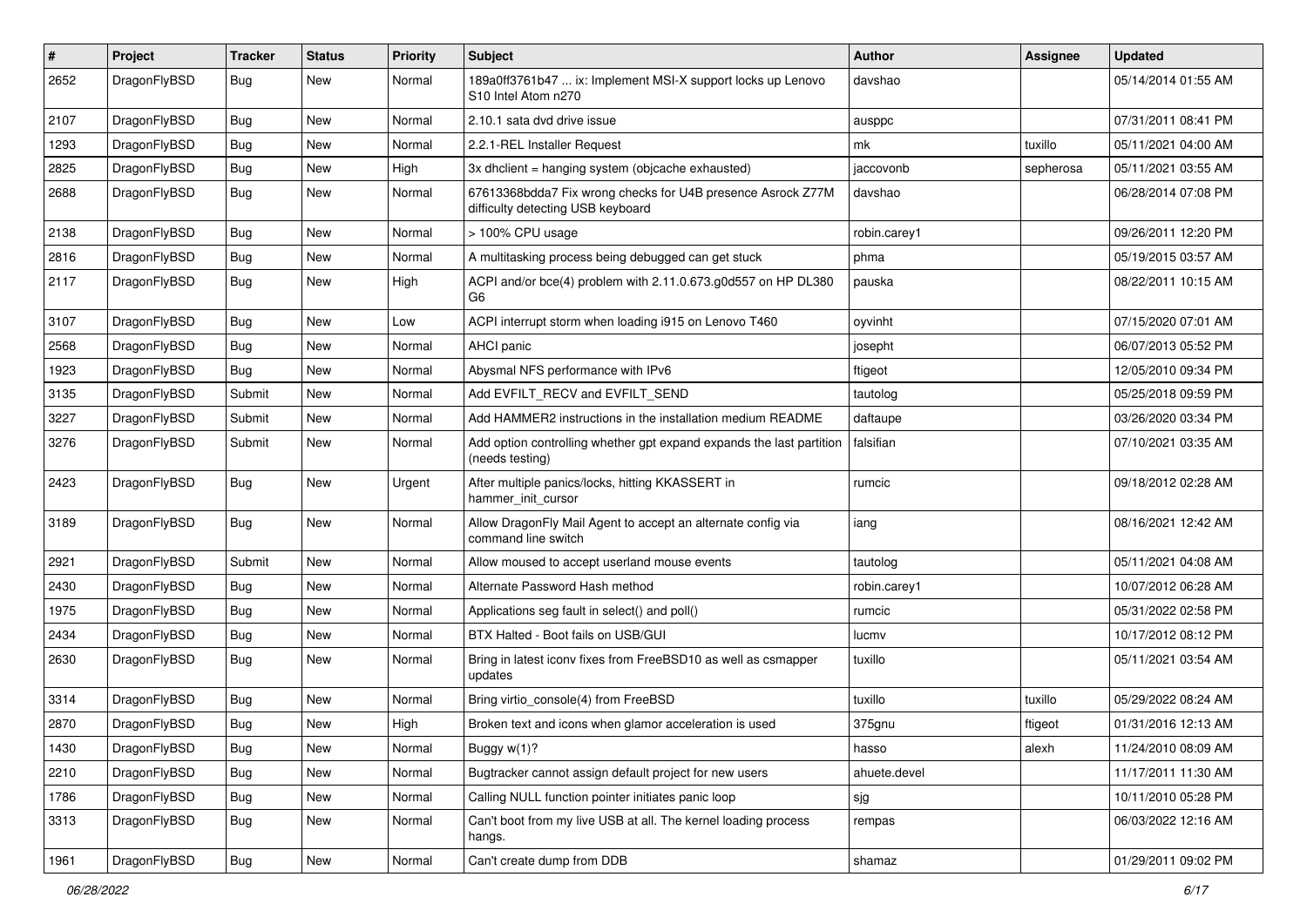| $\vert$ # | Project      | <b>Tracker</b> | <b>Status</b> | <b>Priority</b> | <b>Subject</b>                                                                               | <b>Author</b> | Assignee | <b>Updated</b>      |
|-----------|--------------|----------------|---------------|-----------------|----------------------------------------------------------------------------------------------|---------------|----------|---------------------|
| 2611      | DragonFlyBSD | Bug            | New           | Normal          | Change in IP address results in network not working                                          | phma          |          | 12/05/2013 07:55 PM |
| 1916      | DragonFlyBSD | <b>Bug</b>     | New           | Normal          | Constant crashes on x86_64 with UFS                                                          | lentferj      |          | 11/21/2010 07:40 PM |
| 3281      | DragonFlyBSD | Bug            | New           | Normal          | Crash after leaving unattended for a while                                                   | bhaible       |          | 07/10/2021 03:32 AM |
| 2444      | DragonFlyBSD | Bug            | New           | Normal          | Crash during Hammer overnight cleanup                                                        | justin        |          | 11/04/2012 07:58 AM |
| 3208      | DragonFlyBSD | <b>Bug</b>     | New           | Normal          | Crash related to nfsd                                                                        | tse           |          | 06/11/2020 05:52 AM |
| 1198      | DragonFlyBSD | <b>Bug</b>     | New           | High            | DDB loops panic in db read bytes                                                             | corecode      | tuxillo  | 05/11/2021 03:51 AM |
| 2283      | DragonFlyBSD | Bug            | New           | Normal          | DFBSD DragonFly v2.13.0.957.g4f459 - pmap_release: page<br>should already be gone 0xc27120bc | tuxillo       |          | 01/23/2012 03:03 AM |
| 2078      | DragonFlyBSD | Bug            | New           | Normal          | DFBSD i386 v2.11.0.201.g3ed2f - Panic during installworld into a<br>vn0 device               | tuxillo       |          | 05/19/2011 07:50 PM |
| 2084      | DragonFlyBSD | Bug            | New           | Normal          | DFBSD v2.11.0.242.g4d317 - panic: zone: entry not free                                       | tuxillo       |          | 07/03/2012 01:23 AM |
| 2129      | DragonFlyBSD | Bug            | New           | Normal          | DFBSD v2.11.0.661.gf9438 i386 - panic: lockmgr thrd_sleep                                    | tuxillo       |          | 09/05/2011 09:49 AM |
| 2166      | DragonFlyBSD | <b>Bug</b>     | New           | Normal          | DFBSD v2.13.0.109.g05b9d - Strange lockups                                                   | tuxillo       |          | 10/29/2011 11:20 AM |
| 2171      | DragonFlyBSD | <b>Bug</b>     | New           | Normal          | DFBSD v2.13.0.151.gdc8442 - panic: assertion "(*ptep &<br>$(PG_MANAGED PG_V)) == PG_V"$      | tuxillo       |          | 11/04/2011 05:06 PM |
| 1959      | DragonFlyBSD | Bug            | New           | Normal          | DFBSD v2.9.1.422.gc98f2 - Panic during boot - IPv6 and PF                                    | tuxillo       |          | 01/13/2011 03:37 AM |
| 2498      | DragonFlyBSD | Bug            | New           | Normal          | DFBSD v3.2.2-RELEASE - LIST FIRST(&bp->b dep) == NULL"<br>failed in vfs_vmio_release         | tuxillo       |          | 05/31/2022 04:09 PM |
| 2495      | DragonFlyBSD | <b>Bug</b>     | New           | High            | DFBSD v3.3.0.960.g553fe7 - ocnt != 0" failed in<br>prop_object_release                       | tuxillo       |          | 05/31/2022 04:08 PM |
| 2585      | DragonFlyBSD | Bug            | <b>New</b>    | Normal          | Dfly 3.4.3 on ESXi 5.1, HP Smart Array P410 passthrough<br>recognised, but not functioning   | yggdrasil     | swildner | 05/09/2022 08:14 AM |
| 2595      | DragonFlyBSD | <b>Bug</b>     | New           | Normal          | DragonFly 3.4.3 crashes on SUN Blade X6250 with Qlogic ISP 2432<br>FC card                   | Turvamies     |          | 10/07/2013 11:53 AM |
| 2619      | DragonFlyBSD | <b>Bug</b>     | New           | Normal          | Dragon Fly 3.6 can't be installed on a 6TB volume                                            | ftigeot       |          | 02/23/2014 11:55 PM |
| 3197      | DragonFlyBSD | <b>Bug</b>     | <b>New</b>    | Normal          | DragonFly upgrades                                                                           | tse           |          | 04/18/2020 04:18 PM |
| 3124      | DragonFlyBSD | Bug            | New           | High            | DragonFlyBSD 5.0.2 with Hammer2 with UEFI install doesn't boot                               | wiesl         |          | 06/18/2019 05:07 AM |
| 3147      | DragonFlyBSD | Submit         | New           | Normal          | Enable headless installation                                                                 | ddegroot      |          | 10/09/2018 01:25 PM |
| 2799      | DragonFlyBSD | Bug            | <b>New</b>    | Normal          | Fatal trap 12 caused by moused(8) -p /dev/cual0                                              | opvalues      |          | 03/04/2015 11:01 PM |
| 2072      | DragonFlyBSD | Bug            | New           | Normal          | Fatal trap 12: stopped at lwkt send ipig3                                                    | rumcic        |          | 05/17/2011 04:12 AM |
| 3266      | DragonFlyBSD | Bug            | New           | High            | Filesystems broken due to "KKASSERT(count &<br>TOK COUNTMASK);"                              | tkusumi       |          | 03/15/2021 01:21 PM |
| 3201      | DragonFlyBSD | Submit         | New           | Normal          | Fixes make search display                                                                    | htse          |          | 08/20/2021 04:02 PM |
| 1877      | DragonFlyBSD | Bug            | New           | Normal          | Freeze during 1st hammer cleanup after new install                                           | elekktretterr |          | 05/15/2022 11:43 AM |
| 1947      | DragonFlyBSD | Bug            | New           | Low             | GA-880GM-UD2H (rev. 1.3) AHCI fails to detect disks at the end of<br>the RAID controller     | eocallaghan   |          | 11/27/2021 08:46 AM |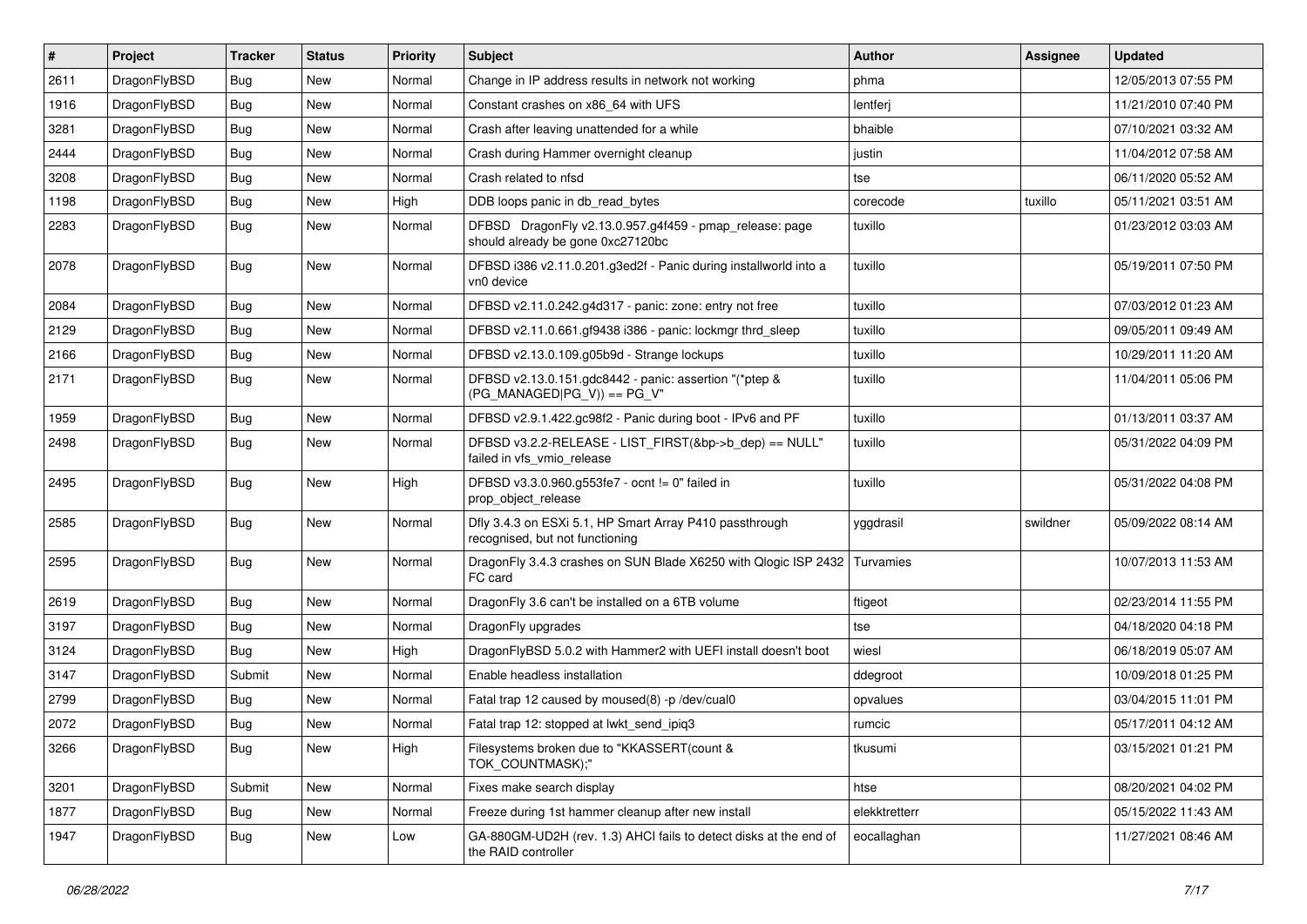| $\pmb{\#}$ | Project      | <b>Tracker</b> | <b>Status</b> | <b>Priority</b> | <b>Subject</b>                                                                                                                                              | <b>Author</b> | Assignee | <b>Updated</b>      |
|------------|--------------|----------------|---------------|-----------------|-------------------------------------------------------------------------------------------------------------------------------------------------------------|---------------|----------|---------------------|
| 2674       | DragonFlyBSD | Bug            | <b>New</b>    | Normal          | <b>GPT Support</b>                                                                                                                                          | ftigeot       |          | 12/28/2015 02:54 PM |
| 3301       | DragonFlyBSD | Bug            | <b>New</b>    | Normal          | Gkrellm from the packages is not showing logged in users in main<br>window, logged in users always $== 0$                                                   | adrian        |          | 01/08/2022 04:24 AM |
| 3047       | DragonFlyBSD | <b>Bug</b>     | <b>New</b>    | Normal          | <b>HAMMER</b> critical write error                                                                                                                          | samuel        |          | 06/19/2019 09:50 AM |
| 2898       | DragonFlyBSD | <b>Bug</b>     | <b>New</b>    | Normal          | HAMMER panic                                                                                                                                                | pavalos       |          | 11/03/2018 07:05 AM |
| 2647       | DragonFlyBSD | <b>Bug</b>     | <b>New</b>    | Normal          | HAMMER panic on 3.6.0                                                                                                                                       | tuxillo       |          | 05/11/2021 03:54 AM |
| 2863       | DragonFlyBSD | Bug            | <b>New</b>    | Normal          | HAMMER synch tid is zero                                                                                                                                    | shamaz        |          | 12/12/2015 11:24 PM |
| 2287       | DragonFlyBSD | Bug            | <b>New</b>    | Normal          | HAMMER(ROOT) Illegal UNDO TAIL signature at<br>300000001967c000                                                                                             | v0n3t4n1      |          | 11/07/2018 01:22 AM |
| 3249       | DragonFlyBSD | Bug            | <b>New</b>    | Normal          | HAMMER2 fsync(2) not working properly                                                                                                                       | tkusumi       |          | 09/21/2020 07:07 AM |
| 3246       | DragonFlyBSD | <b>Bug</b>     | <b>New</b>    | Normal          | HAMMER2 unable to handle ENOSPC properly                                                                                                                    | tkusumi       |          | 09/04/2020 11:11 AM |
| 2803       | DragonFlyBSD | <b>Bug</b>     | <b>New</b>    | Normal          | HAMMER: Warning: UNDO area too small!                                                                                                                       | ftigeot       |          | 03/11/2015 03:42 PM |
| 2852       | DragonFlyBSD | Bug            | <b>New</b>    | Normal          | Hammer File System - hangs on undo during system boot / mount -<br>will not recover on DragonFlyBSD newer than 3.6.0                                        | abale         |          | 05/11/2021 04:07 AM |
| 1907       | DragonFlyBSD | <b>Bug</b>     | <b>New</b>    | Normal          | Hammer crash in hammer_flusher_flush()                                                                                                                      | swildner      |          | 11/11/2010 05:07 AM |
| 3194       | DragonFlyBSD | Bug            | <b>New</b>    | High            | Hammer kernel crash on mirror-stream of PFS after upgrade<br>(assertion "cursor->flags &<br>HAMMER_CURSOR_ITERATE_CHECK" failed in<br>hammer_btree_iterate) | Anonymous     |          | 06/29/2019 01:32 PM |
| 2915       | DragonFlyBSD | Bug            | <b>New</b>    | High            | Hammer mirror-copy problem                                                                                                                                  | dfbsd         |          | 08/25/2016 05:28 AM |
| 2738       | DragonFlyBSD | Bug            | <b>New</b>    | Normal          | Hammer: Strange behavior when trying to recover old version of<br>moved file                                                                                | roland        |          | 11/20/2014 08:02 AM |
| 3215       | DragonFlyBSD | Bug            | <b>New</b>    | Normal          | Hang in tcdrain(3) after write(3)                                                                                                                           | noloader      |          | 11/25/2019 03:08 PM |
| 1882       | DragonFlyBSD | <b>Bug</b>     | <b>New</b>    | Low             | Idea for handling new USB vendor/device codes                                                                                                               | bmk           |          | 10/20/2010 12:15 PM |
| 2535       | DragonFlyBSD | <b>Bug</b>     | <b>New</b>    | Normal          | Imap processes apparentlt blocked on disk I/O                                                                                                               | ftigeot       |          | 04/02/2013 09:31 AM |
| 1836       | DragonFlyBSD | <b>Bug</b>     | <b>New</b>    | Normal          | Incorrect TCP checksum show up in tcpdump                                                                                                                   | robgar1       |          | 05/15/2022 11:22 AM |
| 2858       | DragonFlyBSD | <b>Bug</b>     | <b>New</b>    | Low             | Installer "Local or UTC" question should have "No" selected by<br>default.                                                                                  | cgag          |          | 12/02/2015 01:18 PM |
| 2859       | DragonFlyBSD | Bug            | New           | Low             | Installer configuration menu always highlights "Select timezone", no<br>matter which step was last completed.                                               | cgag          |          | 12/02/2015 01:54 PM |
| 3120       | DragonFlyBSD | Bug            | <b>New</b>    | Normal          | Intel AC 8260 firmware does not load                                                                                                                        | Vintodrimmer  |          | 08/28/2018 03:30 AM |
| 2994       | DragonFlyBSD | Bug            | <b>New</b>    | Normal          | Intermittent boot hangs after git: hammer - HAMMER Version 7                                                                                                | davshao       |          | 03/30/2017 02:06 PM |
| 1192       | DragonFlyBSD | Submit         | New           | Normal          | KKASSERTs in sys/kern/uipc_{msg,socket}.c are too strict                                                                                                    | rumcic        |          | 05/11/2021 04:07 AM |
| 3280       | DragonFlyBSD | Bug            | New           | Normal          | KMS console and i915(4) not working in 6.0                                                                                                                  | cmusser       |          | 07/10/2021 03:35 AM |
| 2473       | DragonFlyBSD | <b>Bug</b>     | <b>New</b>    | Normal          | Kernel crash when trying to up the wpi0 device (Dfly<br>v3.3.0.758.g47388-DEVELOPMENT)                                                                      | tomaz         |          | 02/24/2014 08:50 AM |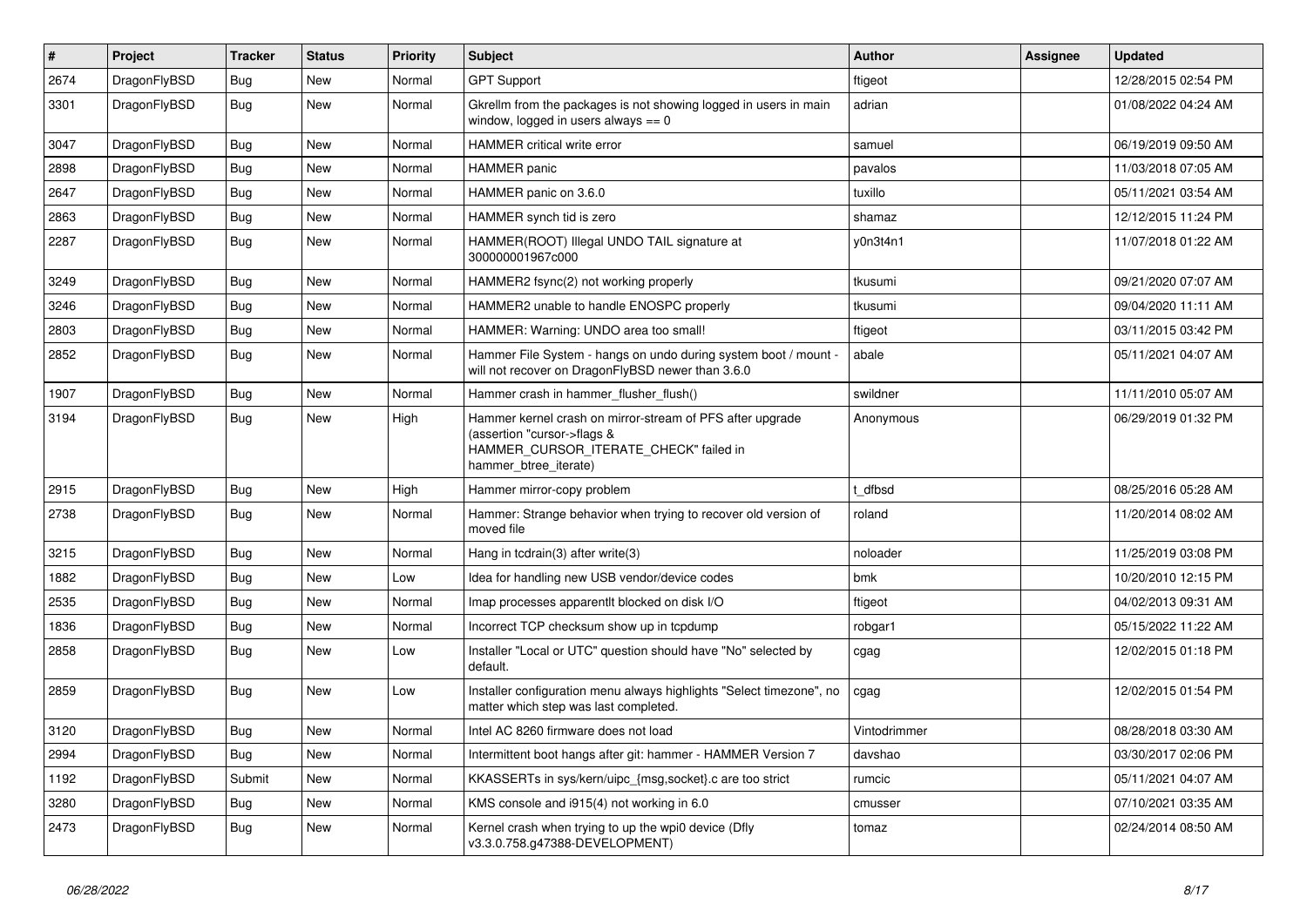| $\sharp$ | Project      | <b>Tracker</b> | <b>Status</b> | <b>Priority</b> | <b>Subject</b>                                                                                | Author        | Assignee | <b>Updated</b>      |
|----------|--------------|----------------|---------------|-----------------|-----------------------------------------------------------------------------------------------|---------------|----------|---------------------|
| 2250     | DragonFlyBSD | Bug            | New           | Normal          | Kernel panic                                                                                  | adamk         |          | 11/23/2018 01:10 AM |
| 3247     | DragonFlyBSD | Bug            | <b>New</b>    | Normal          | Kernel panic doing nothing much                                                               | phma          |          | 09/12/2020 11:40 PM |
| 1594     | DragonFlyBSD | Bug            | New           | Normal          | Kernel panic during boot from Live CD on Dell E6400                                           | bodie         |          | 05/11/2021 03:54 AM |
| 2891     | DragonFlyBSD | Bug            | New           | Normal          | Kernel panic in IEEE802.11 related code                                                       | shamaz        |          | 05/29/2016 05:49 PM |
| 3235     | DragonFlyBSD | Bug            | <b>New</b>    | Normal          | Kernel panic in devfs vnops.c                                                                 | mneumann      |          | 04/28/2020 07:00 AM |
| 3224     | DragonFlyBSD | Bug            | <b>New</b>    | Normal          | Kernel panic when trying to ping6                                                             | zhtw          |          | 03/08/2020 08:55 AM |
| 3129     | DragonFlyBSD | Bug            | New           | High            | Kernel panic with 5.2.0 on A2SDi-4C-HLN4F                                                     | stateless     |          | 04/24/2018 12:50 AM |
| 2052     | DragonFlyBSD | Bug            | New           | Normal          | Kernel panic: CPU APIC ID out of range                                                        | Anonymous     |          | 05/02/2011 11:06 AM |
| 2421     | DragonFlyBSD | Bug            | New           | High            | Kernel panic: vm fault: page 0xc0f70000 not busy!                                             | lentferj      |          | 10/03/2012 08:16 AM |
| 3218     | DragonFlyBSD | Bug            | New           | Normal          | Kernel panics are not sent to comconsole when booted over EFI                                 | mqudsi        |          | 12/02/2019 08:52 PM |
| 1899     | DragonFlyBSD | Bug            | New           | Normal          | Keyboard doesn't work                                                                         | fransm        |          | 05/15/2022 03:32 PM |
| 2004     | DragonFlyBSD | Bug            | <b>New</b>    | Normal          | LWKT WAIT IPIQ panic                                                                          | steve         |          | 03/08/2011 05:46 PM |
| 3165     | DragonFlyBSD | Bug            | New           | Normal          | Looping at boot time                                                                          | gop           |          | 12/28/2018 01:04 PM |
| 2887     | DragonFlyBSD | Bug            | New           | Low             | Missing extattr_namespace_to_string and<br>extattr_string_to_namespace functions              | rubenk        |          | 02/06/2016 05:09 AM |
| 1463     | DragonFlyBSD | Bug            | <b>New</b>    | Normal          | Mountroot before drives are initialized                                                       | elekktretterr |          | 12/07/2010 01:30 PM |
| 1695     | DragonFlyBSD | Bug            | <b>New</b>    | Normal          | NFS-related system breakdown                                                                  | Anonymous     |          | 04/10/2014 12:35 AM |
| 2496     | DragonFlyBSD | Bug            | New           | Normal          | NTFS malloc limit exceeded                                                                    | plasmob       | tuxillo  | 02/19/2013 08:47 AM |
| 679      | DragonFlyBSD | Bug            | New           | Low             | Netgraph backward compatibility for old *LEN constants                                        | nant          | nant     | 02/18/2014 05:45 AM |
| 1774     | DragonFlyBSD | Bug            | <b>New</b>    | Normal          | New IP header cleanup branch available for testing                                            | dillon        |          | 05/15/2022 10:59 AM |
| 2051     | DragonFlyBSD | Bug            | New           | Normal          | No ipv6 lan route entry created on 2.10                                                       | ftigeot       |          | 04/21/2011 10:37 AM |
| 2828     | DragonFlyBSD | Bug            | New           | High            | On AMD APUs and Bulldozer CPUs, the machdep.cpu_idle_hlt<br>sysctl should be 3 by default     | vadaszi       | vadaszi  | 05/11/2021 04:07 AM |
| 2161     | DragonFlyBSD | Bug            | <b>New</b>    | Normal          | Outdated xorg.conf file gets installed into etc and screws up mouse                           | eocallaghan   |          | 10/27/2011 01:51 PM |
| 3101     | DragonFlyBSD | Bug            | New           | Low             | PFI CGI install not working in dragonflybsd 5.0.1 USB install                                 | bnegre82      |          | 05/11/2021 04:14 AM |
| 3199     | DragonFlyBSD | Bug            | New           | Normal          | PFS label not found panic                                                                     | tse           |          | 08/21/2019 03:51 AM |
| 2812     | DragonFlyBSD | Bug            | New           | Normal          | Panic on Intel DE3815TYKHE                                                                    | tmorp         |          | 05/14/2015 03:14 PM |
| 2071     | DragonFlyBSD | Bug            | New           | High            | Panic on assertion: $(int)(flag->seq - seq) > 0$ in hammer flusher flush<br>after inode error | vsrinivas     |          | 06/12/2011 07:59 AM |
| 1939     | DragonFlyBSD | Bug            | <b>New</b>    | Normal          | Panic on nightly build and stress test box                                                    | lentferj      |          | 12/18/2010 08:41 AM |
| 1873     | DragonFlyBSD | Bug            | <b>New</b>    | Normal          | Panic upon usb mouse detach and reattaching                                                   | rumcic        |          | 02/01/2011 09:53 AM |
| 2641     | DragonFlyBSD | <b>Bug</b>     | New           | Normal          | Panic when loading natapci as module                                                          | tuxillo       |          | 05/11/2021 03:54 AM |
| 2092     | DragonFlyBSD | <b>Bug</b>     | New           | Normal          | Panic: Bad link elm 0x next->prev != elm                                                      | masterblaster | dillon   | 12/04/2011 12:49 PM |
| 2020     | DragonFlyBSD | <b>Bug</b>     | New           | Low             | Port brcm80211 driver from Linux to DragonFly BSD                                             | studer        |          | 03/05/2011 10:54 PM |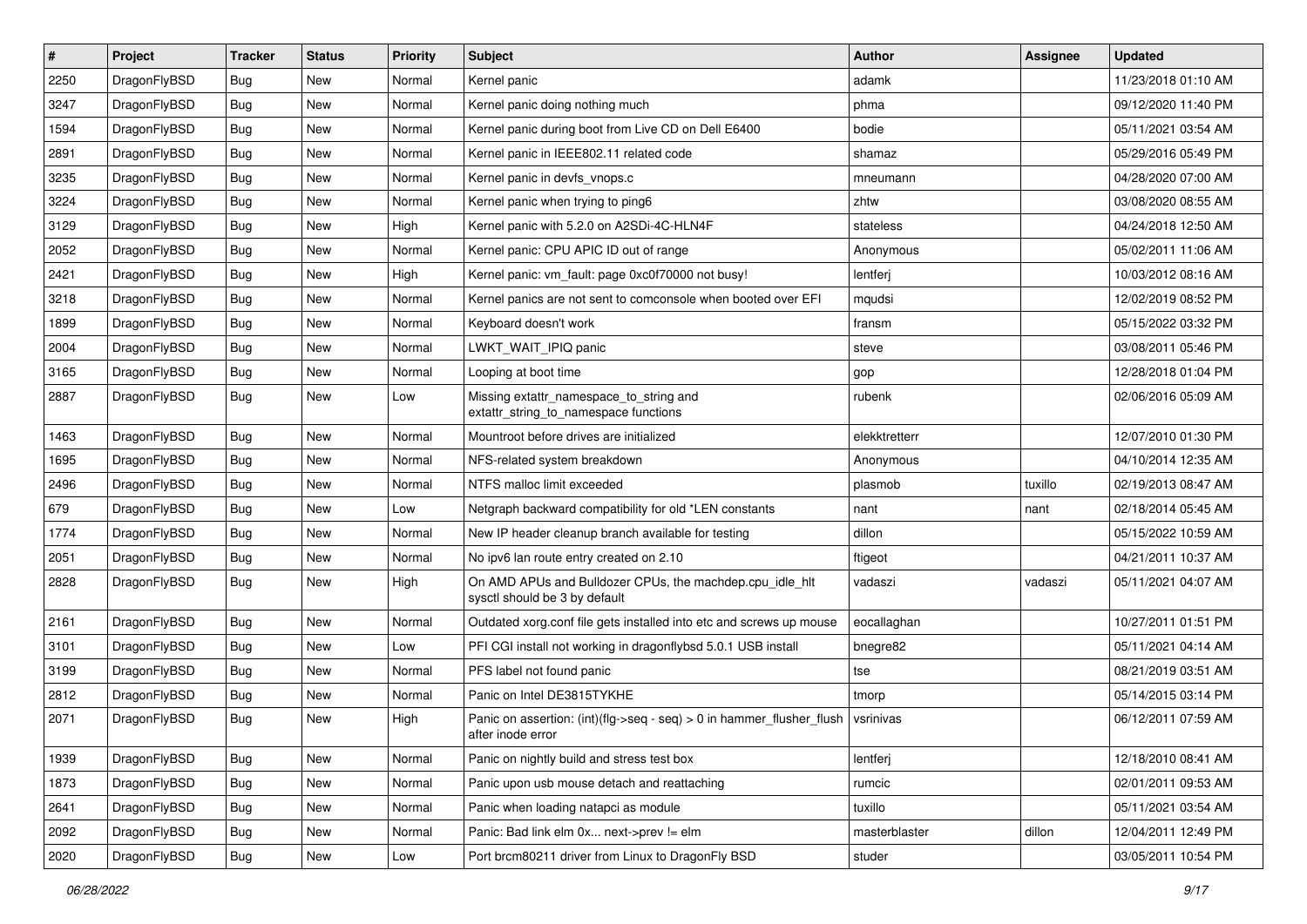| $\sharp$ | Project      | <b>Tracker</b> | <b>Status</b> | <b>Priority</b> | <b>Subject</b>                                                                                                                                           | Author          | Assignee | <b>Updated</b>      |
|----------|--------------|----------------|---------------|-----------------|----------------------------------------------------------------------------------------------------------------------------------------------------------|-----------------|----------|---------------------|
| 3117     | DragonFlyBSD | Bug            | New           | Normal          | Problem with colours if "intel" video-driver used                                                                                                        | dpostolov       |          | 01/07/2018 11:35 PM |
| 2881     | DragonFlyBSD | Bug            | New           | Normal          | Pulseaudio hangs/resets system when starting X11                                                                                                         | mneumann        |          | 01/09/2016 03:08 AM |
| 3134     | DragonFlyBSD | Bug            | New           | Normal          | RFC 3021 (/31 networks) appear to be unsupported                                                                                                         | jailbird        |          | 05/16/2018 11:03 PM |
| 2509     | DragonFlyBSD | Bug            | New           | Normal          | Redefinition of DIRBLKSIZ in restore(8)                                                                                                                  | swildner        |          | 06/04/2022 04:40 AM |
| 2933     | DragonFlyBSD | Submit         | New           | Normal          | Remove unix domain socket support from cat(1)                                                                                                            | sevan           |          | 08/01/2016 08:10 PM |
| 2629     | DragonFlyBSD | Bug            | <b>New</b>    | Normal          | Replace gcc44 with llvm34, clang34, and libc++                                                                                                           | tuxillo         |          | 06/02/2014 02:30 PM |
| 3298     | DragonFlyBSD | Bug            | New           | Normal          | Running "w" and having logged in via XDM through VNC, "w" prints<br>an extra error message                                                               | piecuch         |          | 10/25/2021 09:16 AM |
| 3029     | DragonFlyBSD | Bug            | <b>New</b>    | Normal          | Running DflyBSD 4.8 on FreeBSD bhyve as a guest                                                                                                          | iron            |          | 05/13/2022 04:33 AM |
| 3300     | DragonFlyBSD | Bug            | <b>New</b>    | Normal          | Running Xvnc from TigerVNC package through the INETD daemon<br>in TCP WAIT mode fails hard                                                               | adrian          |          | 01/08/2022 04:25 AM |
| 2095     | DragonFlyBSD | Bug            | <b>New</b>    | Low             | Running installer post-install: Unsupported DFUI transport "                                                                                             | greenrd         |          | 06/26/2011 09:20 AM |
| 2587     | DragonFlyBSD | Bug            | New           | Normal          | SATA DVD writer not detected by DragonFly                                                                                                                | srussell        |          | 09/04/2020 08:55 AM |
| 1194     | DragonFlyBSD | <b>Bug</b>     | New           | Normal          | SCSI errors while trying to copy photos from my camera                                                                                                   | elekktretterr   |          | 01/14/2015 04:39 PM |
| 3243     | DragonFlyBSD | Bug            | New           | Normal          | SMART status not reported properly for SSD disks                                                                                                         | daftaupe        |          | 09/09/2020 11:03 PM |
| 3278     | DragonFlyBSD | <b>Bug</b>     | New           | Normal          | Second screen image is distorted                                                                                                                         | arcade@b1t.name |          | 07/10/2021 03:36 AM |
| 2094     | DragonFlyBSD | <b>Bug</b>     | New           | Normal          | Segfault when gdb printing backtrace from core dump                                                                                                      | greenrd         |          | 06/25/2011 04:14 PM |
| 1313     | DragonFlyBSD | Bug            | New           | Low             | Signal code in kernel needs major overhaul (signal queues,<br>si code, si addr)                                                                          | hasso           |          | 05/11/2021 04:00 AM |
| 2529     | DragonFlyBSD | Bug            | <b>New</b>    | Low             | Sundance network adapter is not detected and attached                                                                                                    | kworr           |          | 03/25/2013 02:29 AM |
| 1884     | DragonFlyBSD | Bug            | New           | Normal          | System completely freezes while listening music (devbuf: malloc<br>limit exceeded)                                                                       | shamaz          |          | 01/24/2011 05:00 PM |
| 2308     | DragonFlyBSD | Bug            | New           | Normal          | System freeze when unloading snd_hda                                                                                                                     | jaydg           |          | 02/19/2012 07:15 AM |
| 3157     | DragonFlyBSD | <b>Bug</b>     | <b>New</b>    | Normal          | TP-Link UE300 not working in 5.2-RELEASE                                                                                                                 | tuxillo         |          | 11/15/2018 02:08 PM |
| 2820     | DragonFlyBSD | <b>Bug</b>     | New           | Normal          | TP-Link USB Wi-Fi adapter cannot be reattached to the system                                                                                             | shamaz          |          | 05/22/2015 09:45 PM |
| 1982     | DragonFlyBSD | Bug            | New           | Low             | There is no linuxulator on x86-64                                                                                                                        | herrgard        |          | 05/31/2022 02:25 PM |
| 2371     | DragonFlyBSD | <b>Bug</b>     | New           | Normal          | Timezone problem with America/Sao Paulo                                                                                                                  | raitech         |          | 05/17/2012 01:42 PM |
| 2153     | DragonFlyBSD | <b>Bug</b>     | <b>New</b>    | Normal          | Too many unuseful warnings at boot                                                                                                                       | juanfra684      |          | 10/18/2011 10:16 PM |
| 3311     | DragonFlyBSD | Bug            | New           | Low             | TrueCrypt support may cause kernel crash                                                                                                                 | arcade@b1t.name |          | 04/29/2022 06:19 AM |
| 2822     | DragonFlyBSD | <b>Bug</b>     | New           | Normal          | USB 3.0 stick throws "reading primary partition table: error<br>accessing offset 000[] for 152" error, while the stick works on any<br>other OS I tested | revuwa          | profmakx | 06/29/2015 05:56 AM |
| 3139     | DragonFlyBSD | <b>Bug</b>     | New           | Normal          | USB Mouse Does Not Work in DragonflyBSD guest on VirtualBox                                                                                              | chiguy1256      |          | 06/24/2018 10:14 PM |
| 2802     | DragonFlyBSD | <b>Bug</b>     | New           | Normal          | USB Wifi urtwn0 crash from cd boot                                                                                                                       | opvalues        |          | 03/10/2015 01:07 AM |
| 2077     | DragonFlyBSD | <b>Bug</b>     | New           | Normal          | USB devices conflicting                                                                                                                                  | srussell        |          | 05/17/2011 05:12 PM |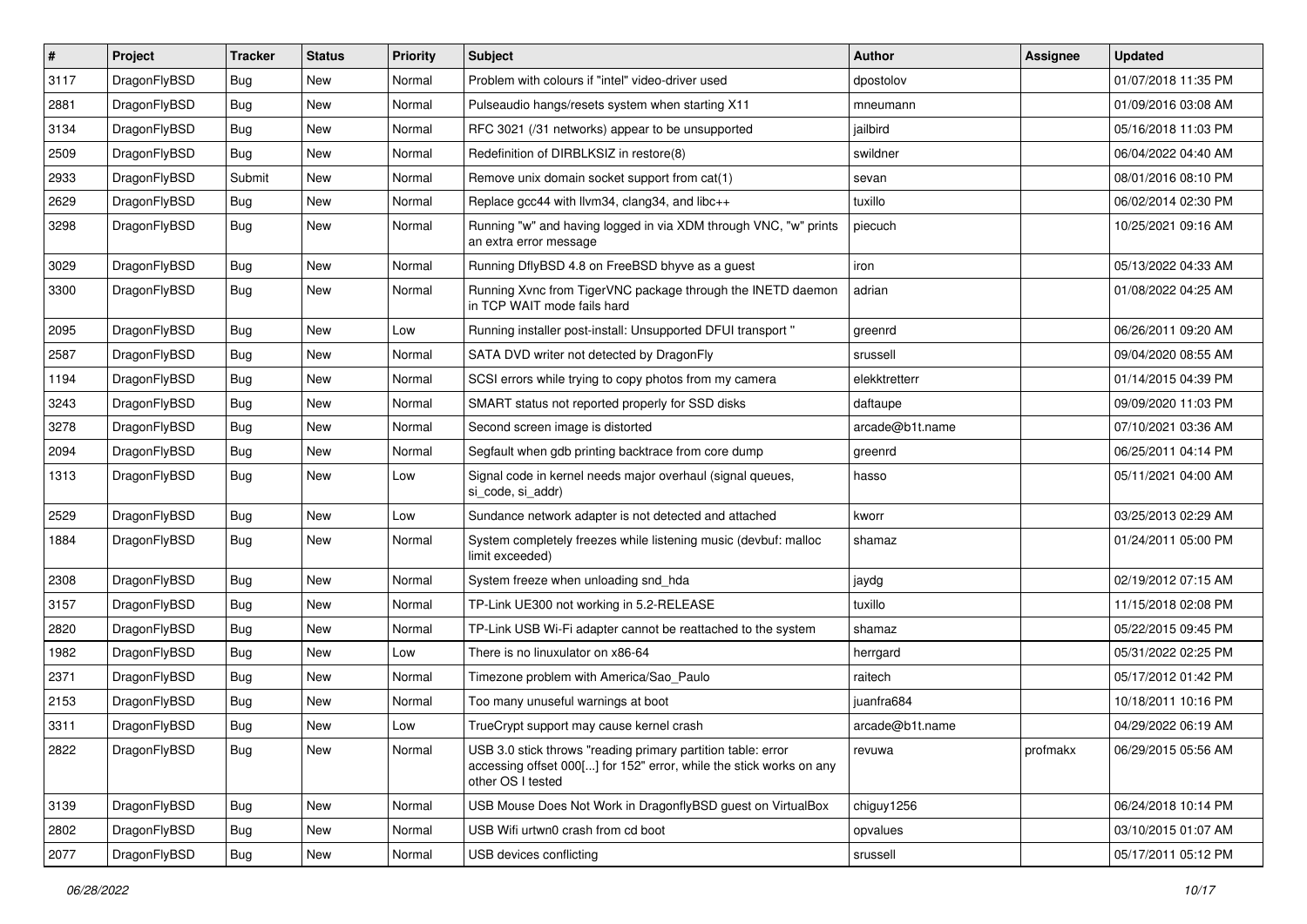| $\pmb{\#}$ | Project      | <b>Tracker</b> | <b>Status</b> | <b>Priority</b> | Subject                                                                                         | Author          | Assignee | <b>Updated</b>      |
|------------|--------------|----------------|---------------|-----------------|-------------------------------------------------------------------------------------------------|-----------------|----------|---------------------|
| 2061       | DragonFlyBSD | Bug            | New           | Normal          | USB keyboard boot panic                                                                         | sjg             |          | 05/04/2012 12:20 AM |
| 2675       | DragonFlyBSD | Bug            | <b>New</b>    | Low             | Ultimate N WiFi Link 5300 get iwn_intr: fatal firmware error on 5GHz                            | revuwa          |          | 05/11/2021 04:07 AM |
| 2316       | DragonFlyBSD | Bug            | New           | Normal          | Ungraceful invalid password handling for adding a new user in the<br>installer                  | rune            |          | 04/27/2012 11:23 PM |
| 3154       | DragonFlyBSD | Submit         | <b>New</b>    | Normal          | Update serial handling in bootloader                                                            | ddegroot        | dillon   | 11/06/2018 11:21 PM |
| 2622       | DragonFlyBSD | Bug            | New           | Normal          | VAIO FIT15E fn keys support                                                                     | nonsolosoft     |          | 12/31/2013 01:31 AM |
| 341        | DragonFlyBSD | Bug            | <b>New</b>    | Normal          | Vinum erroneously repors devices as busy                                                        | corecode        | swildner | 01/21/2012 04:50 AM |
| 2125       | DragonFlyBSD | Bug            | <b>New</b>    | Normal          | Weird garbage in dmesg                                                                          | herrgard        |          | 08/30/2011 08:04 PM |
| 3302       | DragonFlyBSD | Bug            | New           | Normal          | Will not boot on System76 Lemur Pro (lemp10)                                                    | piecuch         |          | 11/03/2021 10:21 AM |
| 3284       | DragonFlyBSD | Bug            | New           | Normal          | Wrong towlower() result for U+038A                                                              | bhaible         |          | 07/10/2021 03:34 AM |
| 2808       | DragonFlyBSD | Bug            | New           | Normal          | X freeze by switching between X and VT - results in black screen                                | lukesky333      |          | 05/11/2021 03:55 AM |
| 2311       | DragonFlyBSD | Bug            | New           | Normal          | Xorg crash having something to do with drm                                                      | phma            |          | 02/22/2012 09:59 AM |
| 3226       | DragonFlyBSD | Bug            | <b>New</b>    | Normal          | Xorg freezes in vm: thread stuck in "objtrm1"                                                   | peeter          |          | 04/08/2020 02:10 AM |
| 2098       | DragonFlyBSD | Submit         | New           | Normal          | [PATCH] correct ath man page example<br>(/usr/src/share/man/man4/ath.4)                         | nobody          |          | 11/15/2011 12:27 AM |
| 2122       | DragonFlyBSD | Submit         | <b>New</b>    | Normal          | [Review] Fixes to the VFS layer                                                                 | ftigeot         |          | 05/31/2022 03:25 PM |
| 2878       | DragonFlyBSD | Bug            | New           | Low             | [fix] CCVER problem when using clang and cpu extensions<br>(intrinsics)                         | arcade@b1t.name |          | 06/24/2016 04:25 AM |
| 2115       | DragonFlyBSD | <b>Bug</b>     | <b>New</b>    | Normal          | [msk] system freeze after receive some paquet                                                   | bsdsx           |          | 08/22/2011 10:22 AM |
| 2306       | DragonFlyBSD | Bug            | <b>New</b>    | Normal          | a crash starts the kernel debugger in text mode, but just reboots in X                          | phma            |          | 02/11/2012 08:02 PM |
| 3143       | DragonFlyBSD | Bug            | <b>New</b>    | Normal          | assertion "0" failed in hammer2_inode_xop_chain_sync                                            | cbin            |          | 07/18/2018 12:50 PM |
| 1246       | DragonFlyBSD | Bug            | New           | Normal          | bad resolution (monitor desync) with livedvd                                                    | Przem0l         |          | 02/18/2014 06:29 AM |
| 1442       | DragonFlyBSD | Bug            | New           | Normal          | blocking SIGSEGV and triggering a segment violation produces an<br>all CPU consuming process    | corecode        | tuxillo  | 05/11/2021 03:52 AM |
| 1525       | DragonFlyBSD | Bug            | <b>New</b>    | Normal          | boehm-gc problems                                                                               | hasso           |          | 10/13/2012 07:13 PM |
| 2680       | DragonFlyBSD | <b>Bug</b>     | <b>New</b>    | Low             | boot0cfg update makes box unbootable                                                            | herrgard        |          | 06/10/2014 06:02 AM |
| 3006       | DragonFlyBSD | Bug            | <b>New</b>    | Normal          | boot0cfg: panic in kern_udev.c in function _udev_dict_set_cstr when<br>installing in VirtualBox | MichiGreat      |          | 04/01/2017 02:22 PM |
| 2882       | DragonFlyBSD | <b>Bug</b>     | New           | Low             | bridge sends packets from individual interfaces                                                 | arcade@b1t.name |          | 01/09/2016 12:43 PM |
| 2531       | DragonFlyBSD | Bug            | New           | Normal          | camcontrol fails to disable APM                                                                 | m.lombardi85    |          | 03/23/2013 12:28 PM |
| 2924       | DragonFlyBSD | <b>Bug</b>     | New           | Normal          | cat -v fails to tag characters in extended table with M- prefix with<br>some locales            | sevan           |          | 07/11/2016 07:18 AM |
| 3240       | DragonFlyBSD | Bug            | New           | High            | compile error because of openssl with /usr/dports/security/rhash for<br>mysql 8 install         | UlasSAYGIN      |          | 06/04/2020 08:05 AM |
| 2389       | DragonFlyBSD | <b>Bug</b>     | New           | Normal          | computer crashed while listing processes                                                        | phma            |          | 06/18/2012 02:49 PM |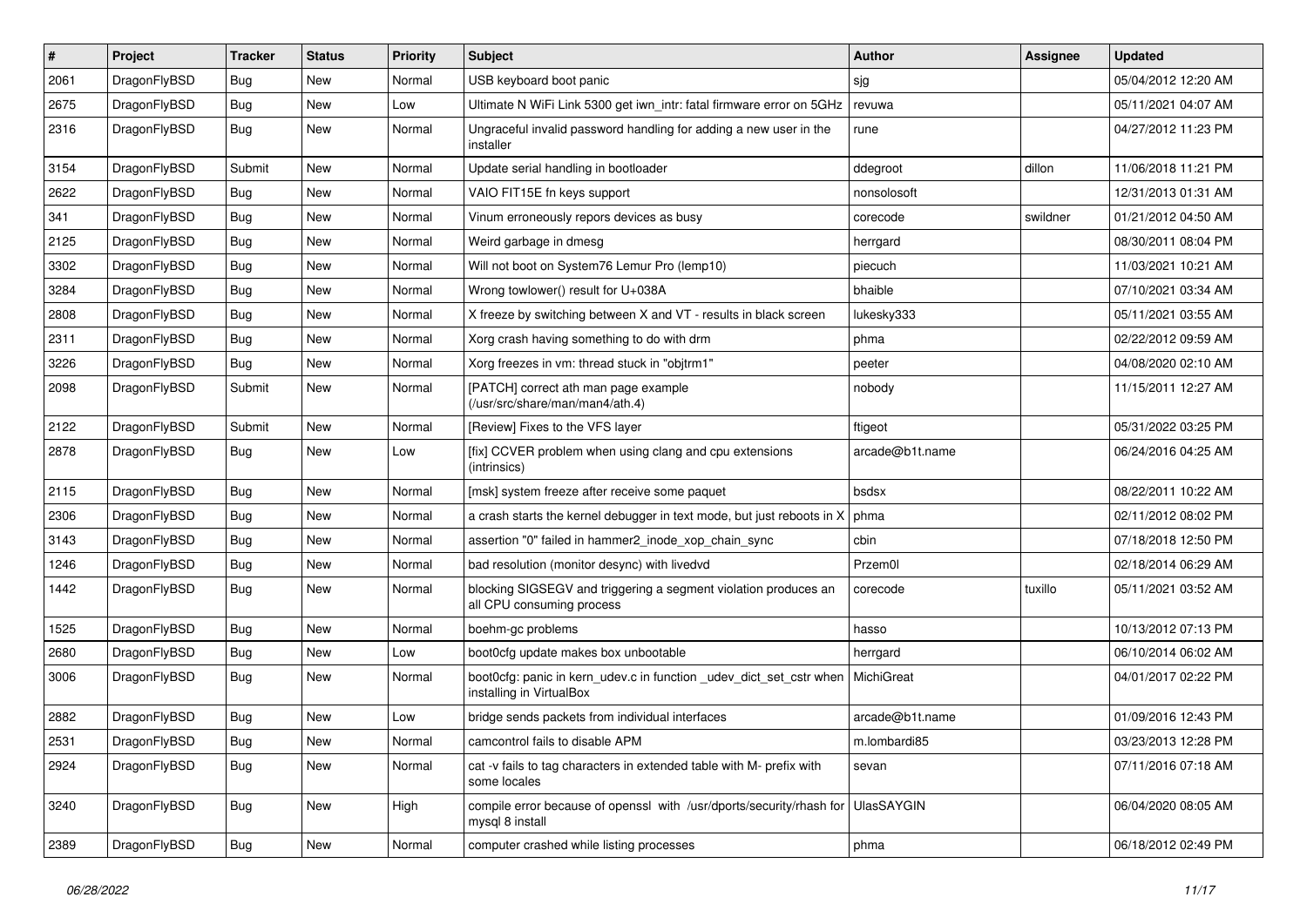| $\sharp$ | Project      | <b>Tracker</b> | <b>Status</b> | <b>Priority</b> | <b>Subject</b>                                                                                  | Author            | Assignee | <b>Updated</b>      |
|----------|--------------|----------------|---------------|-----------------|-------------------------------------------------------------------------------------------------|-------------------|----------|---------------------|
| 2712     | DragonFlyBSD | <b>Bug</b>     | New           | Normal          | connect(2) returns EINVAL when retrying after ECONNREFUSED                                      | jorisgio          |          | 08/14/2014 05:31 PM |
| 2621     | DragonFlyBSD | Bug            | New           | Normal          | core dump using cdrom                                                                           | nonsolosoft       |          | 12/27/2013 12:43 AM |
| 3110     | DragonFlyBSD | <b>Bug</b>     | New           | Normal          | crash with ipfw3 under load                                                                     | bnegre82          |          | 12/09/2017 06:22 AM |
| 2547     | DragonFlyBSD | <b>Bug</b>     | New           | High            | crashed while doing a dry run of pkg rolling-replace                                            | phma              |          | 04/18/2013 10:40 PM |
| 2319     | DragonFlyBSD | Bug            | <b>New</b>    | Normal          | crypt/passwd forward compat                                                                     | c.turner1         |          | 02/28/2012 12:39 PM |
| 2569     | DragonFlyBSD | <b>Bug</b>     | <b>New</b>    | Normal          | ctime NFS                                                                                       | ferney            |          | 08/11/2013 04:35 AM |
| 3116     | DragonFlyBSD | Bug            | New           | Normal          | da0 detects on very big volume if to _remove_ usb install stick and<br>reboot on Intel NUC5PPYH | dpostolov         |          | 01/07/2018 09:40 PM |
| 2917     | DragonFlyBSD | Bug            | New           | Normal          | da8: reading primary partition table: error accessing offset<br>000000000000 for 512            | liweitianux       |          | 05/11/2021 08:43 PM |
| 2604     | DragonFlyBSD | Bug            | <b>New</b>    | Normal          | dell laptop does not boot with LATEST                                                           | isenmann          |          | 11/20/2013 02:07 AM |
| 1876     | DragonFlyBSD | <b>Bug</b>     | <b>New</b>    | Normal          | devfs in jail + logging out from console(ttyv1+) -> panic                                       | qhwt.dfly         | tuxillo  | 05/31/2022 03:24 PM |
| 2082     | DragonFlyBSD | Bug            | New           | Normal          | dfbsd 2.10.1 amd64 - mc port build error with 'bmake bin-install'                               | sun-doctor        |          | 05/25/2011 07:18 PM |
| 3141     | DragonFlyBSD | <b>Bug</b>     | New           | Normal          | dhclient blocks boot process                                                                    | rowo              |          | 12/16/2018 11:01 AM |
| 1951     | DragonFlyBSD | <b>Bug</b>     | New           | Normal          | dma_timeouts at phyaddr on a good hdd                                                           | peur.neu          |          | 01/04/2011 07:12 AM |
| 2886     | DragonFlyBSD | <b>Bug</b>     | <b>New</b>    | Normal          | dragonfly mail agent: sending a testmail causes high system load                                | worf              |          | 02/05/2016 05:53 AM |
| 2806     | DragonFlyBSD | <b>Bug</b>     | New           | Normal          | failed to configure a link-local address on ath0 (errno = 22)                                   | Chingyuan         |          | 05/25/2021 01:00 AM |
| 2790     | DragonFlyBSD | Submit         | <b>New</b>    | Low             | filedesc softrefs increment code factoring                                                      | dclink            |          | 02/21/2015 04:00 AM |
| 3041     | DragonFlyBSD | Submit         | New           | Normal          | firmware: Remove embedding of multiple images in one module.                                    | Anonymous         |          | 12/25/2020 02:15 AM |
| 3222     | DragonFlyBSD | Bug            | New           | Normal          | gcc - undefined reference to '__atomic_load' (missing libatomic?)                               | mneumann          |          | 02/08/2020 02:45 AM |
| 2124     | DragonFlyBSD | <b>Bug</b>     | New           | Normal          | getty repeating too quickly on port /dev/ttyv0                                                  | sgeorge.ml        |          | 09/01/2011 04:28 AM |
| 1943     | DragonFlyBSD | <b>Bug</b>     | New           | Normal          | hammer assertion panic                                                                          | peter             |          | 12/27/2010 12:45 AM |
| 2526     | DragonFlyBSD | Bug            | New           | Normal          | hammer cleanup doesn't run on first day of DST                                                  | pavalos           |          | 10/18/2016 05:28 PM |
| 2387     | DragonFlyBSD | <b>Bug</b>     | New           | Normal          | hammer ignores -t during dedup                                                                  | phma              |          | 06/17/2012 12:30 PM |
| 2123     | DragonFlyBSD | <b>Bug</b>     | New           | Normal          | hammer is losing files                                                                          | schmir            |          | 08/30/2011 07:56 PM |
| 2809     | DragonFlyBSD | <b>Bug</b>     | New           | Normal          | hammer mirror-stream                                                                            | masu              |          | 04/10/2015 12:33 AM |
| 1984     | DragonFlyBSD | <b>Bug</b>     | <b>New</b>    | Normal          | hammer mount fails after crash - HAMMER: FIFO record bad head<br>signature                      | thomas.nikolajsen |          | 03/08/2011 06:57 PM |
| 2552     | DragonFlyBSD | Bug            | <b>New</b>    | Low             | hammer recovery should indicate progress                                                        | phma              |          | 05/03/2013 12:13 AM |
| 2857     | DragonFlyBSD | Bug            | <b>New</b>    | Normal          | hammer stalls via bitcoin-qt                                                                    | tkusumi           |          | 11/30/2015 06:52 AM |
| 3312     | DragonFlyBSD | Submit         | New           | Normal          | hammer2: redundant chain modify after chain creation                                            | tkusumi           |          | 05/15/2022 01:35 PM |
| 3316     | DragonFlyBSD | <b>Bug</b>     | New           | Normal          | hammer2 dirent create() allows creating >1 dirents with the same<br>name                        | tkusumi           |          | 06/05/2022 12:35 PM |
| 2140     | DragonFlyBSD | Bug            | New           | High            | hammer_io_delallocate panic with 'duplicate entry' message                                      | ttw               |          | 10/07/2011 12:22 PM |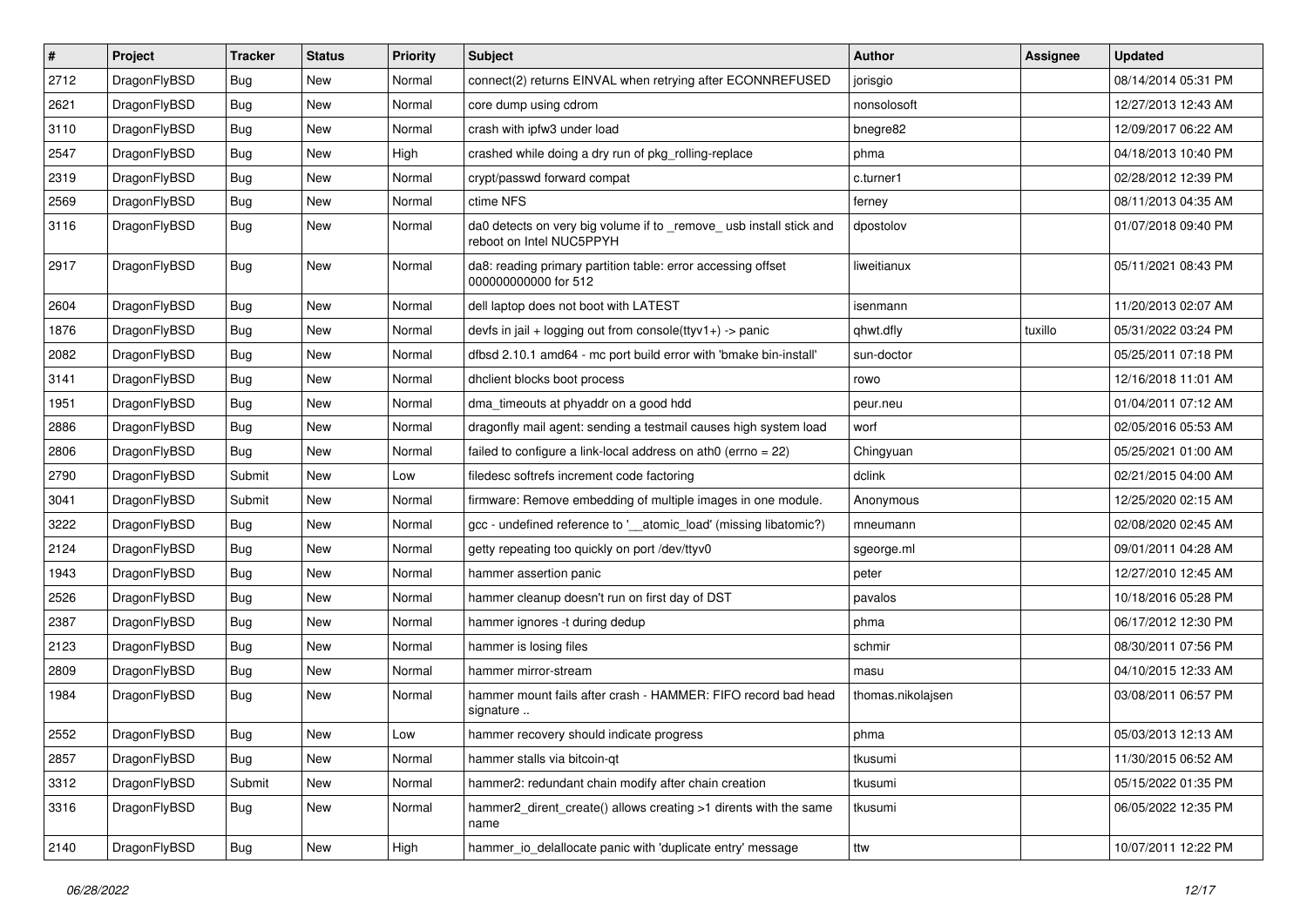| $\vert$ # | Project      | <b>Tracker</b> | <b>Status</b> | <b>Priority</b> | <b>Subject</b>                                                                                           | Author            | Assignee | <b>Updated</b>      |
|-----------|--------------|----------------|---------------|-----------------|----------------------------------------------------------------------------------------------------------|-------------------|----------|---------------------|
| 1714      | DragonFlyBSD | Bug            | <b>New</b>    | Low             | hwpmc                                                                                                    | alexh             | swildner | 08/18/2012 02:03 PM |
| 2598      | DragonFlyBSD | <b>Bug</b>     | <b>New</b>    | Normal          | i386 via USB Booting                                                                                     | mbzadegan         |          | 10/21/2013 02:28 AM |
| 2329      | DragonFlyBSD | <b>Bug</b>     | <b>New</b>    | Normal          | ibm x3550 & acpi                                                                                         | ano               |          | 06/03/2014 11:37 AM |
| 1946      | DragonFlyBSD | Bug            | <b>New</b>    | Normal          | ieee80211 panic                                                                                          | pavalos           | josepht  | 01/27/2011 06:00 PM |
| 2182      | DragonFlyBSD | Bug            | <b>New</b>    | Normal          | if msk PHY FIFO underrun/overflow                                                                        | nonsolosoft       |          | 09/03/2012 06:39 AM |
| 989       | DragonFlyBSD | <b>Bug</b>     | New           | Normal          | installer/fdisk trouble with wrapped values                                                              | Discodestroyer    |          | 02/18/2014 06:27 AM |
| 2788      | DragonFlyBSD | Bug            | <b>New</b>    | Normal          | ioctl GSLICEINFO: Not working for vnode slice                                                            | mneumann          |          | 02/12/2015 07:49 AM |
| 2972      | DragonFlyBSD | <b>Bug</b>     | <b>New</b>    | Normal          | ipfw3 "deny to me" does not work correctly                                                               | mneumann          |          | 12/27/2016 12:11 PM |
| 1867      | DragonFlyBSD | <b>Bug</b>     | <b>New</b>    | Normal          | it(4) motherboard and fan problems                                                                       | tuxillo           |          | 07/08/2011 10:48 AM |
| 1474      | DragonFlyBSD | <b>Bug</b>     | <b>New</b>    | Normal          | ithread 1 unexpectedly rescheduled                                                                       | corecode          | tuxillo  | 05/11/2021 03:52 AM |
| 1964      | DragonFlyBSD | <b>Bug</b>     | <b>New</b>    | Normal          | iwn (panic assertion : wlan assert serialized)                                                           | sjmm.ptr          | josepht  | 02/01/2011 12:57 PM |
| 2626      | DragonFlyBSD | Bug            | <b>New</b>    | Normal          | iwn driver drops with error: "firmware error 'iwn_intr: fatal firmware<br>error""                        | rodyaj            |          | 01/09/2014 05:50 AM |
| 1949      | DragonFlyBSD | Bug            | <b>New</b>    | Normal          | iwn panic                                                                                                | pavalos           |          | 01/30/2011 03:21 AM |
| 2735      | DragonFlyBSD | <b>Bug</b>     | <b>New</b>    | Urgent          | iwn panics SYSSASSERT                                                                                    | cnb               |          | 05/11/2021 03:55 AM |
| 2158      | DragonFlyBSD | <b>Bug</b>     | <b>New</b>    | Normal          | iwn panics with assertion on boot.                                                                       | eocallaghan       |          | 10/24/2011 04:13 PM |
| 1532      | DragonFlyBSD | Bug            | New           | Low             | jemalloc doesn't work on DragonFly                                                                       | hasso             | sjg      | 08/02/2011 01:14 AM |
| 2970      | DragonFlyBSD | Bug            | <b>New</b>    | Normal          | kernel 4.7: "Is -I" causes panic on UDF filesystem: "bgetvp -<br>overlapping buffer"                     | peeter            |          | 12/21/2016 02:46 AM |
| 1193      | DragonFlyBSD | Bug            | <b>New</b>    | Normal          | kernel doesn't recognize cdrom drive                                                                     | nonsolosoft       |          | 01/25/2014 09:11 PM |
| 2042      | DragonFlyBSD | Bug            | <b>New</b>    | Normal          | kernel panic, when run boot0cfg                                                                          | sepherosa         |          | 05/31/2022 03:01 PM |
| 2736      | DragonFlyBSD | Bug            | <b>New</b>    | High            | kernel panics on acpi_timer_probe function                                                               | cnb               |          | 05/11/2021 03:55 AM |
| 1559      | DragonFlyBSD | Bug            | <b>New</b>    | Normal          | kernel trap                                                                                              | phma              |          | 11/27/2021 08:43 AM |
| 3142      | DragonFlyBSD | Submit         | <b>New</b>    | Normal          | lib/libdmsg: Unbreak using new API EVP_CIPHER_CTX_new()                                                  | tkusumi           |          | 07/08/2018 04:18 AM |
| 2544      | DragonFlyBSD | Bug            | <b>New</b>    | Normal          | live DVD system boot (menu option 1) caused db> prompt on<br>PE1950                                      | estrabd           |          | 05/11/2021 03:54 AM |
| 2141      | DragonFlyBSD | Bug            | <b>New</b>    | Urgent          | loader and/or documentation broken                                                                       | sjg               |          | 01/20/2012 10:51 AM |
| 2936      | DragonFlyBSD | Bug            | <b>New</b>    | Normal          | loader.efi crashes while loading kernel                                                                  | spaceille         |          | 08/20/2016 06:17 AM |
| 1942      | DragonFlyBSD | Bug            | New           | Normal          | locking against myself in getcacheblk()?                                                                 | qhwt.dfly         |          | 05/31/2022 02:15 PM |
| 2008      | DragonFlyBSD | <b>Bug</b>     | <b>New</b>    | Normal          | lwkt_setcpu_remote: td->td_flags 00800621 console flood                                                  | pavalos           |          | 03/06/2011 09:37 PM |
| 2874      | DragonFlyBSD | Bug            | New           | Normal          | make world DESTDIR=/emptydir fails                                                                       | pascii            |          | 12/25/2015 07:04 AM |
| 1556      | DragonFlyBSD | <b>Bug</b>     | New           | Normal          | many processes stuck in "hmrrcm", system unusable                                                        | corecode          | tuxillo  | 05/11/2021 03:52 AM |
| 2609      | DragonFlyBSD | Bug            | New           | Normal          | master: panic: assertion<br>"LWKT_TOKEN_HELD_ANY(vm_object_token(object))" failed in<br>swp pager lookup | thomas.nikolajsen |          | 11/28/2013 11:36 AM |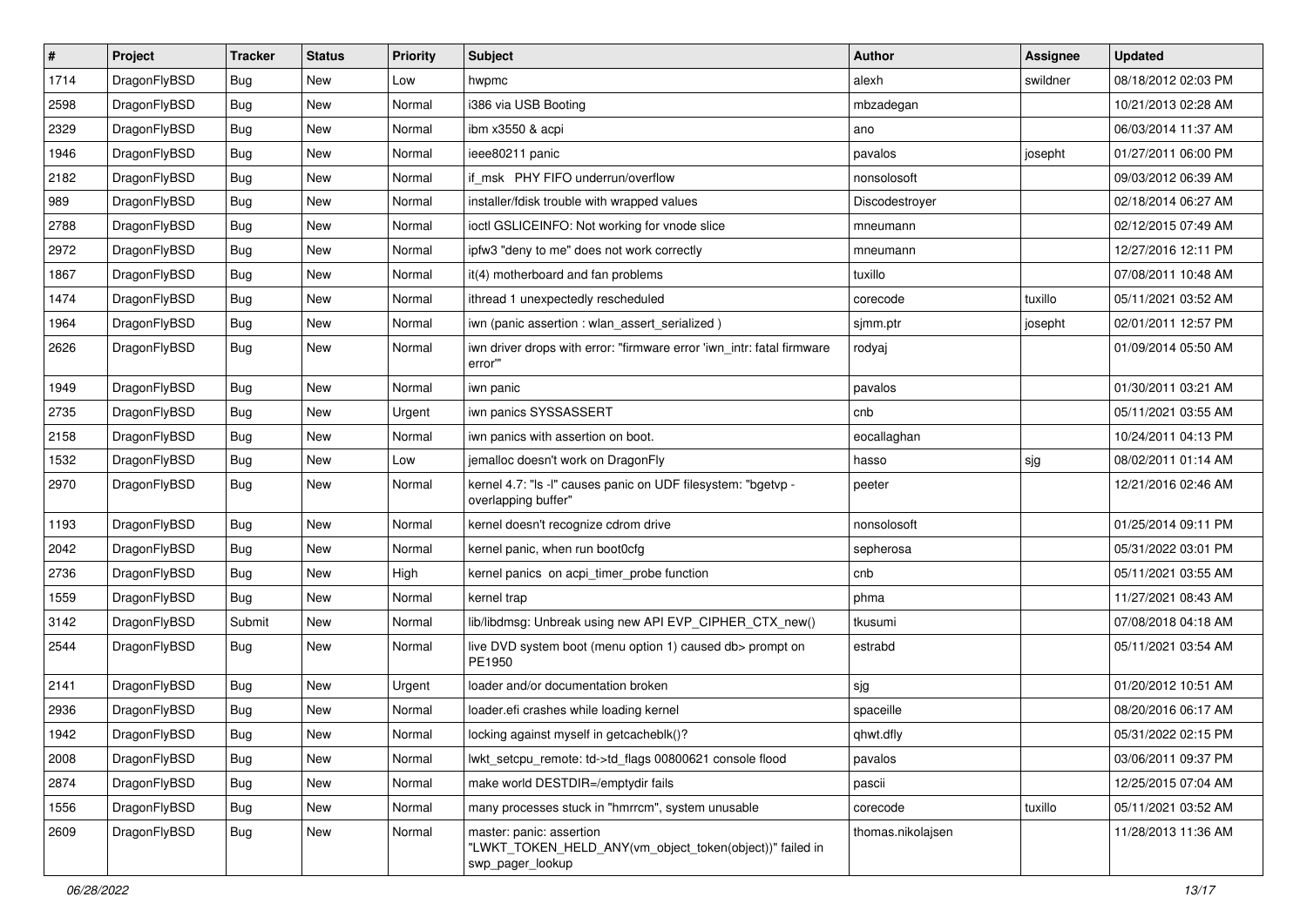| $\#$ | Project      | <b>Tracker</b> | <b>Status</b> | <b>Priority</b> | Subject                                                                                                                      | <b>Author</b>          | Assignee  | <b>Updated</b>      |
|------|--------------|----------------|---------------|-----------------|------------------------------------------------------------------------------------------------------------------------------|------------------------|-----------|---------------------|
| 2265 | DragonFlyBSD | Bug            | New           | Normal          | mbsrtowcs does not properly handle invalid mbstate_t in ps                                                                   | c.turner1              | swildner  | 01/10/2012 07:56 PM |
| 3283 | DragonFlyBSD | Bug            | <b>New</b>    | Normal          | mknodat() cannot create FIFOs                                                                                                | bhaible                |           | 07/10/2021 03:34 AM |
| 1538 | DragonFlyBSD | <b>Bug</b>     | New           | Low             | mountroot should probe file systems                                                                                          | corecode               | alexh     | 11/24/2010 06:35 PM |
| 1935 | DragonFlyBSD | <b>Bug</b>     | New           | Normal          | mouse does not work after switching between x and console                                                                    | shamaz                 |           | 12/13/2010 10:06 AM |
| 2618 | DragonFlyBSD | Bug            | <b>New</b>    | Normal          | mouse problem on RELEASE-3_6_0                                                                                               | FilippoMo              |           | 12/20/2013 03:26 AM |
| 2620 | DragonFlyBSD | <b>Bug</b>     | New           | Normal          | moused problem                                                                                                               | FilippoMo              |           | 12/20/2013 10:32 AM |
| 1874 | DragonFlyBSD | <b>Bug</b>     | New           | Normal          | mpd listening on all IPs, accepting only on one                                                                              | rumcic                 |           | 05/08/2011 01:01 PM |
| 2687 | DragonFlyBSD | <b>Bug</b>     | New           | Normal          | natacontrol software RAID in installer                                                                                       | csmelosky              |           | 06/22/2014 12:03 PM |
| 2324 | DragonFlyBSD | <b>Bug</b>     | New           | Normal          | natacotrol support > 2TB not working even after the ftigeot patch                                                            | zenny                  |           | 03/03/2012 01:00 AM |
| 1185 | DragonFlyBSD | <b>Bug</b>     | <b>New</b>    | High            | need a tool to merge changes into /etc                                                                                       | wa1ter                 |           | 02/18/2014 06:02 AM |
| 2104 | DragonFlyBSD | <b>Bug</b>     | New           | Normal          | network configuration seg. fault on install CD                                                                               | navratil               |           | 07/26/2011 07:55 AM |
| 2403 | DragonFlyBSD | <b>Bug</b>     | <b>New</b>    | Low             | newfs -E doesn't handle /dev/serno device names properly                                                                     | ftigeot                |           | 08/17/2012 05:07 AM |
| 3225 | DragonFlyBSD | <b>Bug</b>     | New           | Normal          | nfsd freeze when using gemu                                                                                                  | tse                    |           | 03/17/2020 11:52 AM |
| 2489 | DragonFlyBSD | <b>Bug</b>     | New           | Normal          | nmalloc doesn't cache VA for allocations > 8KB                                                                               | vsrinivas              |           | 06/10/2014 05:51 AM |
| 2490 | DragonFlyBSD | <b>Bug</b>     | <b>New</b>    | Normal          | nmalloc should color addresses to avoid cache bank conflictsw                                                                | vsrinivas              |           | 06/10/2014 05:51 AM |
| 2113 | DragonFlyBSD | <b>Bug</b>     | <b>New</b>    | Normal          | nmalloc threaded program fork leak                                                                                           | vsrinivas              | vsrinivas | 08/11/2011 07:25 PM |
| 2890 | DragonFlyBSD | <b>Bug</b>     | New           | Normal          | not able to boot usb installer on Toshiba Chromebook 2                                                                       | johnnywhishbone        |           | 02/22/2016 03:42 AM |
| 2099 | DragonFlyBSD | <b>Bug</b>     | <b>New</b>    | Normal          | page fault panic in vm system                                                                                                | pavalos                |           | 07/10/2011 08:51 AM |
| 3051 | DragonFlyBSD | <b>Bug</b>     | New           | Normal          | panic DragonFly v4.8.1-RELEASE by mounting a malformed NTFS<br>image [12.000]                                                | open.source@ribose.com |           | 08/14/2017 03:20 AM |
| 3052 | DragonFlyBSD | <b>Bug</b>     | New           | Normal          | panic DragonFly v4.8.1-RELEASE by mounting a malformed NTFS<br>image [64.000]                                                | open.source@ribose.com |           | 08/14/2017 03:22 AM |
| 3049 | DragonFlyBSD | <b>Bug</b>     | New           | Normal          | panic DragonFly v4.8.1-RELEASE by mounting a malformed<br>msdosfs image [12.128]                                             | open.source@ribose.com |           | 08/14/2017 02:53 AM |
| 1826 | DragonFlyBSD | <b>Bug</b>     | New           | Normal          | panic during boot: assertion so->so_port  in tcp_input                                                                       | ftigeot                |           | 05/15/2022 11:05 AM |
| 3036 | DragonFlyBSD | <b>Bug</b>     | <b>New</b>    | Normal          | panic in icmp_redirect_start() ASSERT_IN_NETISR(0)                                                                           | tautolog               |           | 05/11/2017 07:27 PM |
| 2164 | DragonFlyBSD | <b>Bug</b>     | New           | Normal          | panic on reboot from usb.                                                                                                    | eocallaghan            |           | 10/27/2011 09:29 AM |
| 1861 | DragonFlyBSD | <b>Bug</b>     | New           | Normal          | panic via kprintf (lockmgr called in a hard section)                                                                         | vsrinivas              |           | 10/11/2010 12:56 AM |
| 2645 | DragonFlyBSD | Bug            | New           | Normal          | panic with dsched fq and ioprio                                                                                              | jyoung 15              |           | 02/20/2014 07:29 AM |
| 2369 | DragonFlyBSD | <b>Bug</b>     | New           | Normal          | panic: Bad link elm 0xffffffe07edf6068 next->prev != elm                                                                     | jaydg                  |           | 08/15/2012 03:04 AM |
| 1818 | DragonFlyBSD | <b>Bug</b>     | New           | Normal          | panic: Bad tailq NEXT (kqueue issue ?)                                                                                       | ftigeot                |           | 05/15/2022 11:40 AM |
| 2520 | DragonFlyBSD | <b>Bug</b>     | New           | Normal          | panic: assertion "IS_SERIALIZED((ifp->if_serializer))" failed in<br>if_default_serialize_assert at /usr/src/sys/net/if.c:437 | ano                    |           | 03/09/2013 12:14 AM |
| 3035 | DragonFlyBSD | <b>Bug</b>     | <b>New</b>    | Normal          | panic: assertion "cpu >= 0 && cpu < ncpus" failed in netisr_cpuport<br>at /usr/src/sys/net/netisr2.h:87                      | masu                   |           | 05/11/2017 01:24 AM |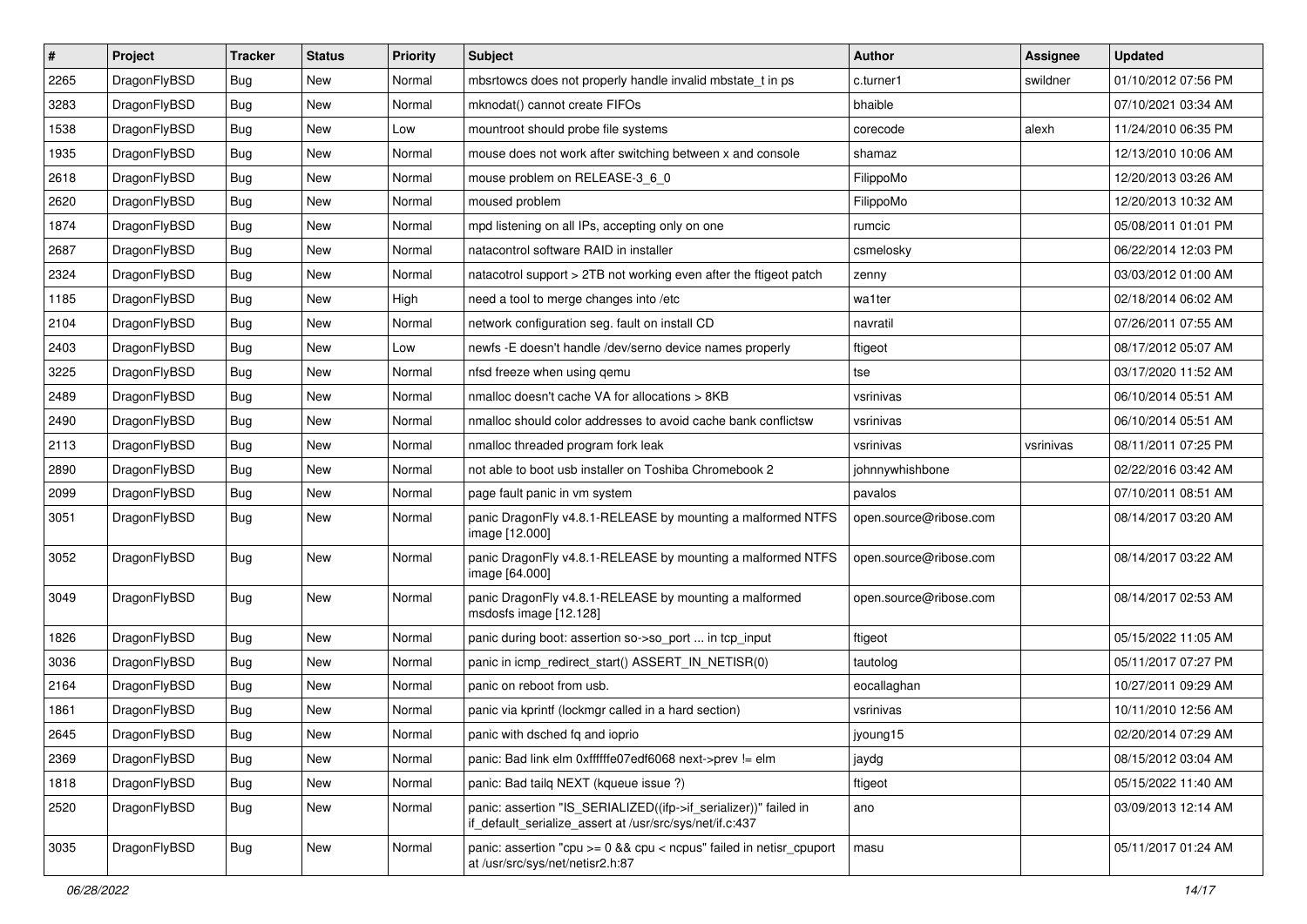| #    | Project      | <b>Tracker</b> | <b>Status</b> | <b>Priority</b> | <b>Subject</b>                                                                                                                                                                                    | <b>Author</b>     | <b>Assignee</b> | Updated             |
|------|--------------|----------------|---------------|-----------------|---------------------------------------------------------------------------------------------------------------------------------------------------------------------------------------------------|-------------------|-----------------|---------------------|
| 2453 | DragonFlyBSD | <b>Bug</b>     | <b>New</b>    | Normal          | panic: assertion "gd->gd spinlocks == $0$ " failed                                                                                                                                                | Johannes.Hofmann  |                 | 11/12/2012 12:54 PM |
| 2436 | DragonFlyBSD | <b>Bug</b>     | <b>New</b>    | Normal          | panic: assertion "lp->lwp_qcpu == dd->cpuid" failed in<br>dfly_acquire_curproc                                                                                                                    | thomas.nikolajsen |                 | 01/23/2013 11:07 AM |
| 2254 | DragonFlyBSD | Bug            | New           | Normal          | panic: assertion "ref < &td->td_toks_end" failed in lwkt_gettoken at<br>/usr/src/sys/kern/lwkt_token.c:588                                                                                        | eocallaghan       |                 | 12/05/2011 10:21 PM |
| 2245 | DragonFlyBSD | <b>Bug</b>     | New           | Normal          | panic: assertion "ref < &td->td toks end" failed in lwkt gettoken at<br>/usr/src/sys/kern/lwkt_token.c:588                                                                                        | juanfra684        |                 | 11/22/2011 07:41 PM |
| 1917 | DragonFlyBSD | Bug            | <b>New</b>    | Normal          | panic: assertion: (RB EMPTY(&ip->rec tree) && (ip->flags &<br>HAMMER INODE XDIRTY) == 0)    (!RB EMPTY(&ip->rec tree)<br>&& (ip->flags & HAMMER_INODE_XDIRTY) != 0) in<br>hammer_flush_inode_done | qhwt.dfly         |                 | 11/24/2010 03:23 AM |
| 2085 | DragonFlyBSD | <b>Bug</b>     | <b>New</b>    | Normal          | panic: assertion: (m->flags & PG_MAPPED) == 0 in<br>vm_page_free_toq                                                                                                                              | vsrinivas         |                 | 06/10/2011 07:48 AM |
| 1769 | DragonFlyBSD | <b>Bug</b>     | <b>New</b>    | Normal          | panic: assertion: _tp->tt_msg->tt_cpuid == mycpuid in<br>tcp callout active                                                                                                                       | pavalos           | sjg             | 05/15/2022 11:07 AM |
| 1913 | DragonFlyBSD | <b>Bug</b>     | New           | Normal          | panic: assertion: ip->flush_state != HAMMER_FST_FLUSH in<br>hammer flush inode core                                                                                                               | swildner          |                 | 11/20/2010 05:27 PM |
| 1944 | DragonFlyBSD | Bug            | New           | Normal          | panic: backing object 0xdea7b258 was somehow re-referenced<br>during collapse!                                                                                                                    | sepherosa         |                 | 12/27/2010 02:06 AM |
| 2048 | DragonFlyBSD | <b>Bug</b>     | New           | Normal          | panic: ffs sync: rofs mod                                                                                                                                                                         | pavalos           |                 | 04/12/2011 05:45 AM |
| 2370 | DragonFlyBSD | <b>Bug</b>     | New           | Normal          | panic: ffs valloc: dup alloc                                                                                                                                                                      | marino            | vsrinivas       | 02/01/2013 09:28 AM |
| 3245 | DragonFlyBSD | <b>Bug</b>     | New           | Normal          | panic: free: guard1x fail, i915 load from loader.conf                                                                                                                                             | polachok          |                 | 08/21/2020 10:36 AM |
| 2080 | DragonFlyBSD | <b>Bug</b>     | New           | Normal          | panic: lockmgr thrd sleep: called from interrupt, ipi, or hard code<br>section                                                                                                                    | rumcic            |                 | 05/30/2011 05:06 PM |
| 1634 | DragonFlyBSD | <b>Bug</b>     | <b>New</b>    | Normal          | panic: spin lock: 0xe4ad1320, indefinitive wait!                                                                                                                                                  | elekktretterr     |                 | 01/19/2015 03:21 AM |
| 1969 | DragonFlyBSD | <b>Bug</b>     | <b>New</b>    | Normal          | pf-related network problem                                                                                                                                                                        | pavalos           | lentferj        | 02/01/2011 06:57 PM |
| 2586 | DragonFlyBSD | <b>Bug</b>     | New           | Normal          | pf: "modulate" state seems problematic                                                                                                                                                            | srussell          |                 | 09/25/2013 07:36 PM |
| 3228 | DragonFlyBSD | <b>Bug</b>     | New           | Low             | pfi kif unref: state refcount $\leq$ 0 in dmesg                                                                                                                                                   | justin            |                 | 03/05/2021 06:39 AM |
| 2075 | DragonFlyBSD | <b>Bug</b>     | New           | Normal          | pflogd on x86 64                                                                                                                                                                                  | fanch             |                 | 05/16/2011 04:04 PM |
| 1440 | DragonFlyBSD | Bug            | New           | Normal          | ptrace/gdb doesn't work after process blocks SIGTRAP                                                                                                                                              | corecode          | tuxillo         | 05/11/2021 03:52 AM |
| 3238 | DragonFlyBSD | <b>Bug</b>     | New           | Normal          | race conditions when printing from vkernel console                                                                                                                                                | piecuch           |                 | 05/19/2020 02:50 PM |
| 2045 | DragonFlyBSD | Bug            | New           | Normal          | ral(4): Fatal trap 12: page fault while in kernel mode (two panics)                                                                                                                               | herrgard          |                 | 11/03/2011 05:34 PM |
| 2292 | DragonFlyBSD | Bug            | New           | Normal          | re interface with jumbo frames (mtu larger than 1500) hangs after<br>some traffic                                                                                                                 | Anonymous         |                 | 01/31/2012 12:11 AM |
| 2331 | DragonFlyBSD | Bug            | New           | Normal          | reading mouse mode from unopen file descriptor hangs mouse<br>driver                                                                                                                              | phma              |                 | 03/14/2012 09:43 AM |
| 3170 | DragonFlyBSD | Bug            | <b>New</b>    | Normal          | repeatable nfsd crash                                                                                                                                                                             | tse               |                 | 06/11/2020 05:52 AM |
| 3217 | DragonFlyBSD | Bug            | New           | Normal          | rescue tools: make install fails if rescue folder doesn't exist                                                                                                                                   | t_dfbsd           |                 | 11/27/2019 08:16 PM |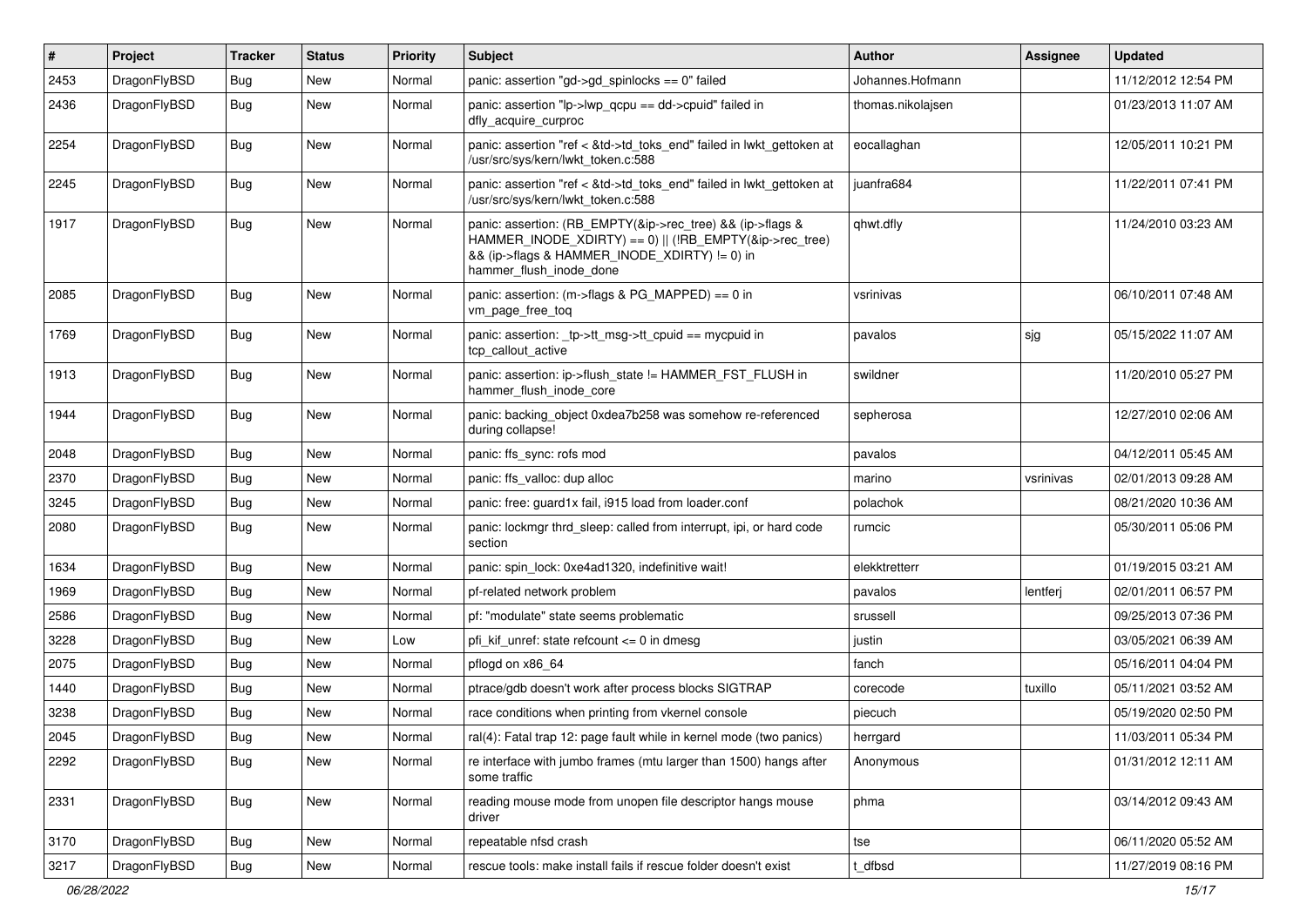| $\sharp$ | Project      | <b>Tracker</b> | <b>Status</b> | <b>Priority</b> | Subject                                                                                                        | <b>Author</b>   | Assignee  | <b>Updated</b>      |
|----------|--------------|----------------|---------------|-----------------|----------------------------------------------------------------------------------------------------------------|-----------------|-----------|---------------------|
| 2199     | DragonFlyBSD | <b>Bug</b>     | New           | Normal          | screen segfaults if utmpx isn't present                                                                        | pavalos         |           | 11/15/2011 10:52 PM |
| 2877     | DragonFlyBSD | <b>Bug</b>     | <b>New</b>    | Low             | sed fails when working with UTF-8 locale and non-UTF symbols                                                   | arcade@b1t.name |           | 12/30/2015 11:20 AM |
| 2167     | DragonFlyBSD | <b>Bug</b>     | New           | Normal          | shutdown/reboot fails after uptime msg                                                                         | marino          |           | 11/28/2011 03:01 AM |
| 2252     | DragonFlyBSD | <b>Bug</b>     | New           | Low             | snd hda not useable if loaded via /boot/loader.conf                                                            | xbit            | swildner  | 12/14/2011 12:23 AM |
| 2136     | DragonFlyBSD | <b>Bug</b>     | <b>New</b>    | Normal          | socketpair() doesn't free file descriptors on copyout failure                                                  | vsrinivas       |           | 04/05/2013 09:13 AM |
| 2746     | DragonFlyBSD | <b>Bug</b>     | <b>New</b>    | Normal          | some fraction of xterms started from the xmonad window manager<br>get killed with SIGALRM                      | isenmann        | profmakx  | 12/28/2014 02:51 AM |
| 2067     | DragonFlyBSD | <b>Bug</b>     | <b>New</b>    | Normal          | sound/pcm: "play interrupt timeout, channel dead"                                                              | matthiasr       |           | 05/11/2021 03:55 AM |
| 2055     | DragonFlyBSD | Bug            | New           | Normal          | $ssh + IPV6 + bridge \Rightarrow connection freezes$                                                           | steve           |           | 04/24/2011 07:13 PM |
| 2557     | DragonFlyBSD | <b>Bug</b>     | <b>New</b>    | Normal          | stock 3.4.1 kernel halts during booting if dm and dm_target_crypt<br>are loaded and RAID controller is present | phma            |           | 05/12/2013 10:38 PM |
| 2297     | DragonFlyBSD | Bug            | <b>New</b>    | Normal          | strange NFS (client) error messages / problems                                                                 | Anonymous       |           | 02/19/2012 02:59 PM |
| 3209     | DragonFlyBSD | Bug            | <b>New</b>    | Normal          | svc has some minor bugs                                                                                        | arcade@b1t.name |           | 10/24/2019 09:08 AM |
| 2892     | DragonFlyBSD | Bug            | New           | Normal          | swap_pager:indefinite wait bufferf error                                                                       | lhmwzy          |           | 02/21/2016 10:32 PM |
| 3018     | DragonFlyBSD | Bug            | <b>New</b>    | Normal          | sys/bus/u4b/wlan/if_run.c:5464]: (style) Redundant condition                                                   | dcb             |           | 04/11/2017 11:26 AM |
| 3022     | DragonFlyBSD | Bug            | New           | Normal          | sys/dev/netif/ath/ath/if ath.c:2142: strange bitmask?                                                          | dcb             |           | 04/11/2017 11:49 AM |
| 3076     | DragonFlyBSD | <b>Bug</b>     | New           | Normal          | sys/dev/netif/ig_hal/e1000_ich8lan.c:1594: sanity checking mixup?                                              | dcb             |           | 10/11/2017 01:58 AM |
| 3024     | DragonFlyBSD | Bug            | New           | Low             | sys/dev/netif/wi/if_wi.c:1090]: (style) Redundant condition                                                    | dcb             |           | 04/11/2017 11:56 AM |
| 3025     | DragonFlyBSD | Bug            | New           | Normal          | sys/dev/powermng/powernow/powernow.c:284: bad comparison?                                                      | dcb             |           | 09/23/2017 07:45 AM |
| 2248     | DragonFlyBSD | Bug            | <b>New</b>    | Normal          | sysctl panic                                                                                                   | pavalos         |           | 11/23/2011 06:23 PM |
| 731      | DragonFlyBSD | Bug            | New           | Normal          | system freeze on "slice too large"                                                                             | corecode        | tuxillo   | 06/25/2022 04:01 AM |
| 1920     | DragonFlyBSD | Bug            | <b>New</b>    | High            | system hangs                                                                                                   | zhtw            |           | 11/22/2010 08:59 AM |
| 3252     | DragonFlyBSD | Bug            | <b>New</b>    | Normal          | tcsetattr/tcgetattr set errno incorrectly on non-TTY                                                           | tonyc           |           | 10/26/2020 09:34 PM |
| 3196     | DragonFlyBSD | Bug            | New           | Normal          | test issue after redmine upgrade (2)                                                                           | tuxillo         |           | 07/05/2019 04:33 AM |
| 3184     | DragonFlyBSD | Bug            | <b>New</b>    | Normal          | tsleep(9) return value when PCATCH specified                                                                   | tkusumi         |           | 04/03/2019 06:49 AM |
| 3239     | DragonFlyBSD | <b>Bug</b>     | New           | Normal          | unable to SIGKILL glitched emacs                                                                               | piecuch         |           | 05/26/2020 03:30 AM |
| 2708     | DragonFlyBSD | <b>Bug</b>     | New           | Normal          | unable to send TCP nor UDP on age(4) interface                                                                 | dermiste        |           | 05/11/2021 03:54 AM |
| 3282     | DragonFlyBSD | <b>Bug</b>     | New           | Normal          | unexpected errno value from fopen()                                                                            | bhaible         |           | 07/10/2021 03:34 AM |
| 3132     | DragonFlyBSD | <b>Bug</b>     | New           | Low             | unifdef mined                                                                                                  | bcallah         |           | 04/26/2018 08:34 PM |
| 3206     | DragonFlyBSD | Submit         | New           | Normal          | update psm/kbd to FreeBSD 12.0 code                                                                            | htse            |           | 10/05/2019 03:49 PM |
| 2224     | DragonFlyBSD | <b>Bug</b>     | New           | Normal          | v2.13.0.291.gaa7ec - Panic on fq while installing world                                                        | tuxillo         |           | 11/18/2011 01:40 AM |
| 2493     | DragonFlyBSD | <b>Bug</b>     | <b>New</b>    | Normal          | vidcontrol: invalid video mode name                                                                            | Svarov          |           | 01/24/2013 09:55 AM |
| 2577     | DragonFlyBSD | <b>Bug</b>     | <b>New</b>    | Normal          | virtio-blk iops performance is cpu limited on high end devices                                                 | gjs278          | vsrinivas | 08/01/2013 02:28 PM |
| 2154     | DragonFlyBSD | <b>Bug</b>     | New           | Normal          | vkernel copyout() doesn't return EFAULT on error                                                               | vsrinivas       |           | 10/20/2011 03:53 AM |